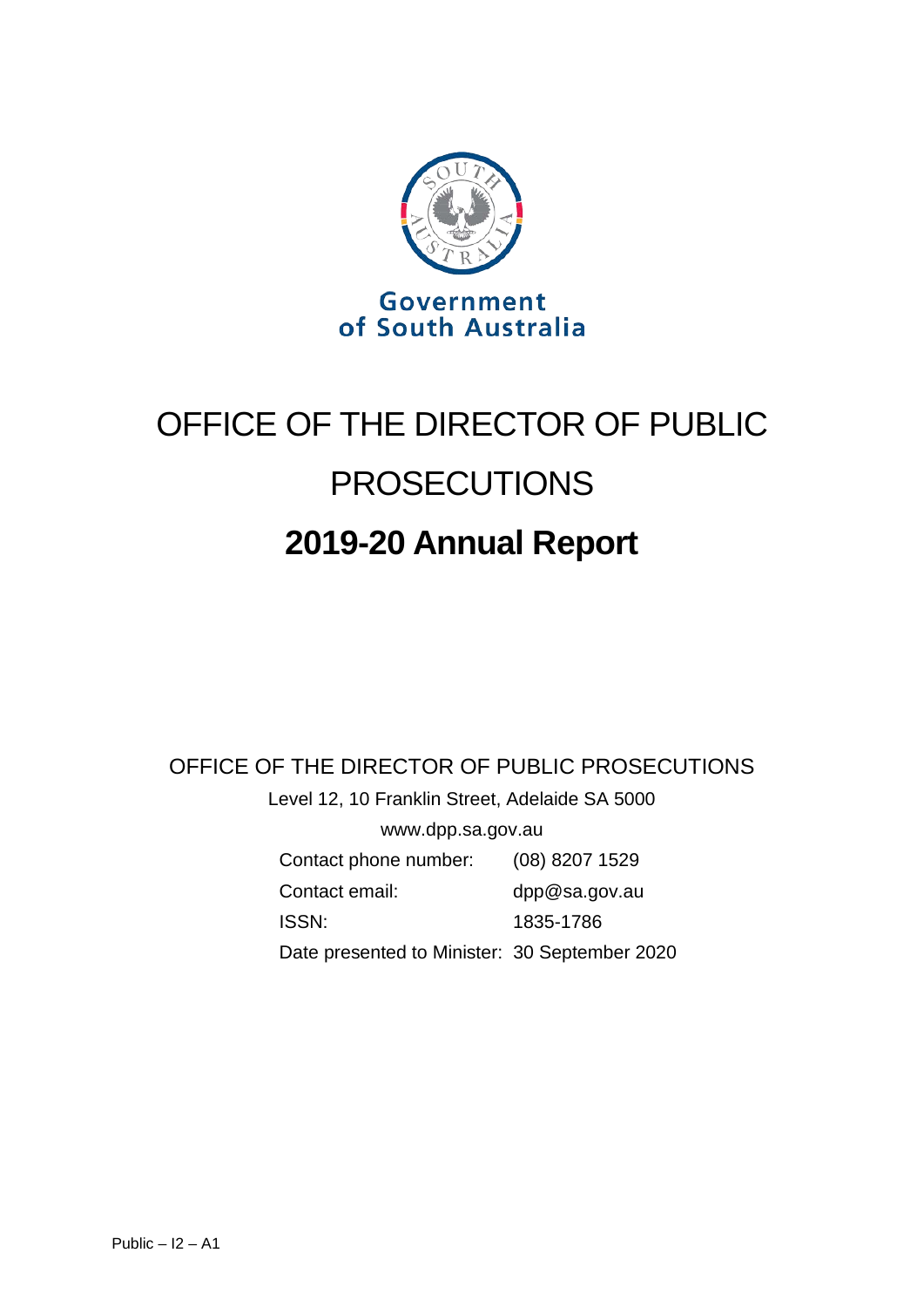## To: The Honourable Vickie Chapman MP Deputy Premier Attorney-General

This annual report will be presented to Parliament to meet the statutory reporting requirements required by section 12 of the *Director of Prosecutions Act 1991* and the requirements of Premier and Cabinet Circular *PC013 Annual Reporting*.

This report is verified to be accurate for the purposes of annual reporting to the Parliament of South Australia.

Submitted on behalf of the Office of the Director of Public Prosecutions by:

Martin Hinton QC

**Director of Public Prosecutions**

Date 30 September 2020 Signature MD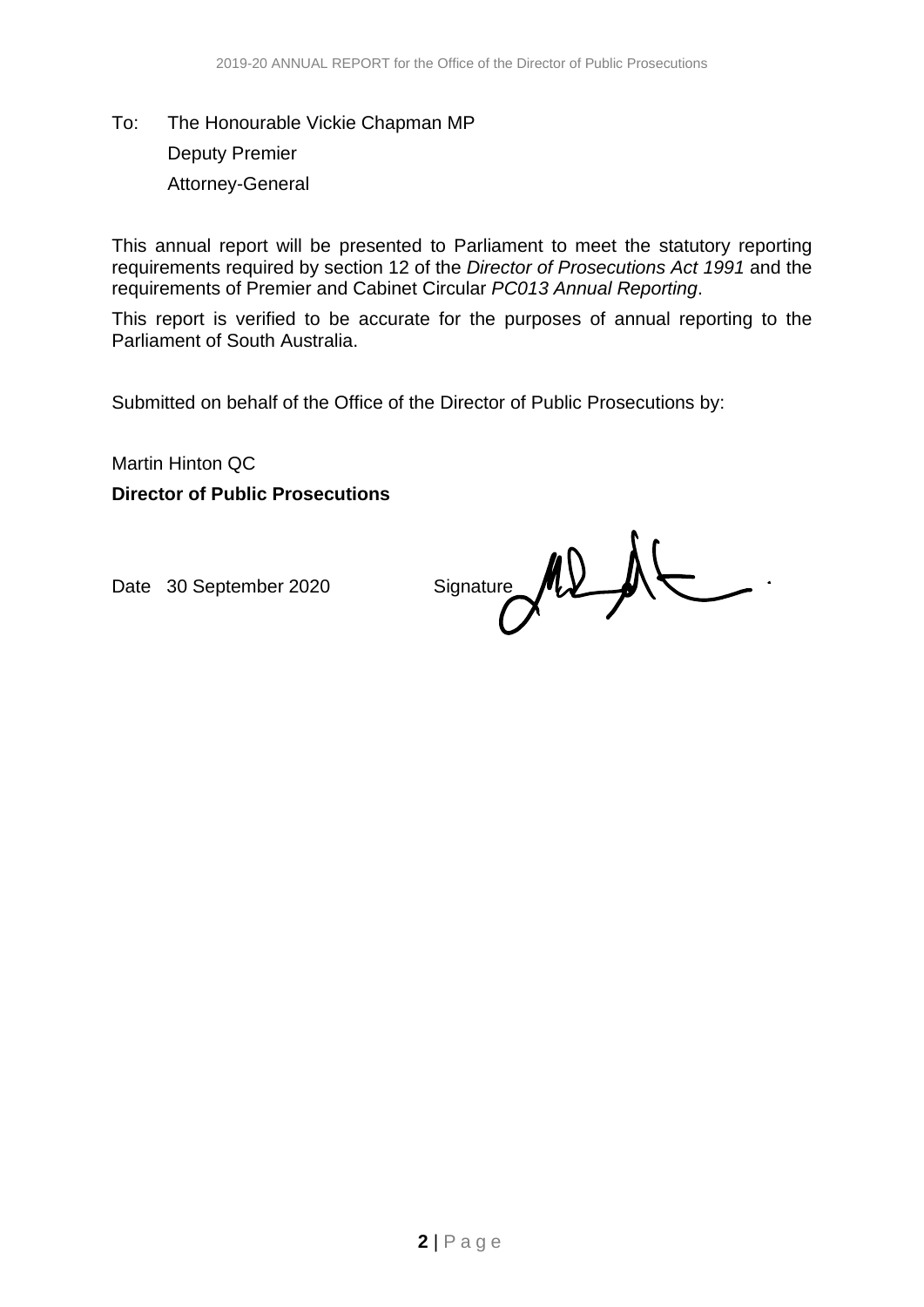### **From the Director**



I commenced in the position of Director of Public Prosecutions in November 2019 on the same day that the Office first took up residence in the GPO Exchange. Since the late 1980's the home of the ODPP had been 45 Pirie Street. For many, 45 Pirie Street holds fond memories. Very many of the State's magistrates and judges spent part of their professional journey in the ODPP and the CSO at 45 Pirie

Street. A strong sense of history and corporate culture have developed. It is a history and a culture of which all who have been through the Crown Law Offices are rightly proud. I was lucky enough to be a part of it and upon taking up the position of Director, I looked forward once again to becoming immersed in it. So far I have not been disappointed.

I pay tribute to my predecessor for the outstanding job he did and the leadership he showed as Director. Mr Kimber SC has since been appointed to the District Court of South Australia, continuing a long history of judicial appointments from the ranks of the ODPP. The ODPP wishes him well. So too His Honour Judge Press, who was appointed to the same Court earlier this year and who was an outstanding servant of the ODPP for near on twenty years.

I record my admiration and appreciation for those who organised the move from 45 Pirie Street to the GPO Tower. The new accommodation, workstations as opposed to offices and an emphasis on exploiting electronic research and work systems presented many with the challenge of working differently. I am happy to report that, by and large, the transition has been smooth.

It would be remiss of me not to mention the job done by Sandi McDonald SC and the ODPP Executive and management teams in managing the Office in the period spanning Mr Kimber's departure and my arrival. Uncertainty is unnerving and unsettling. From my observation, however, wellbeing did not suffer and the high standard of professionalism with which the Office discharged its responsibilities was maintained.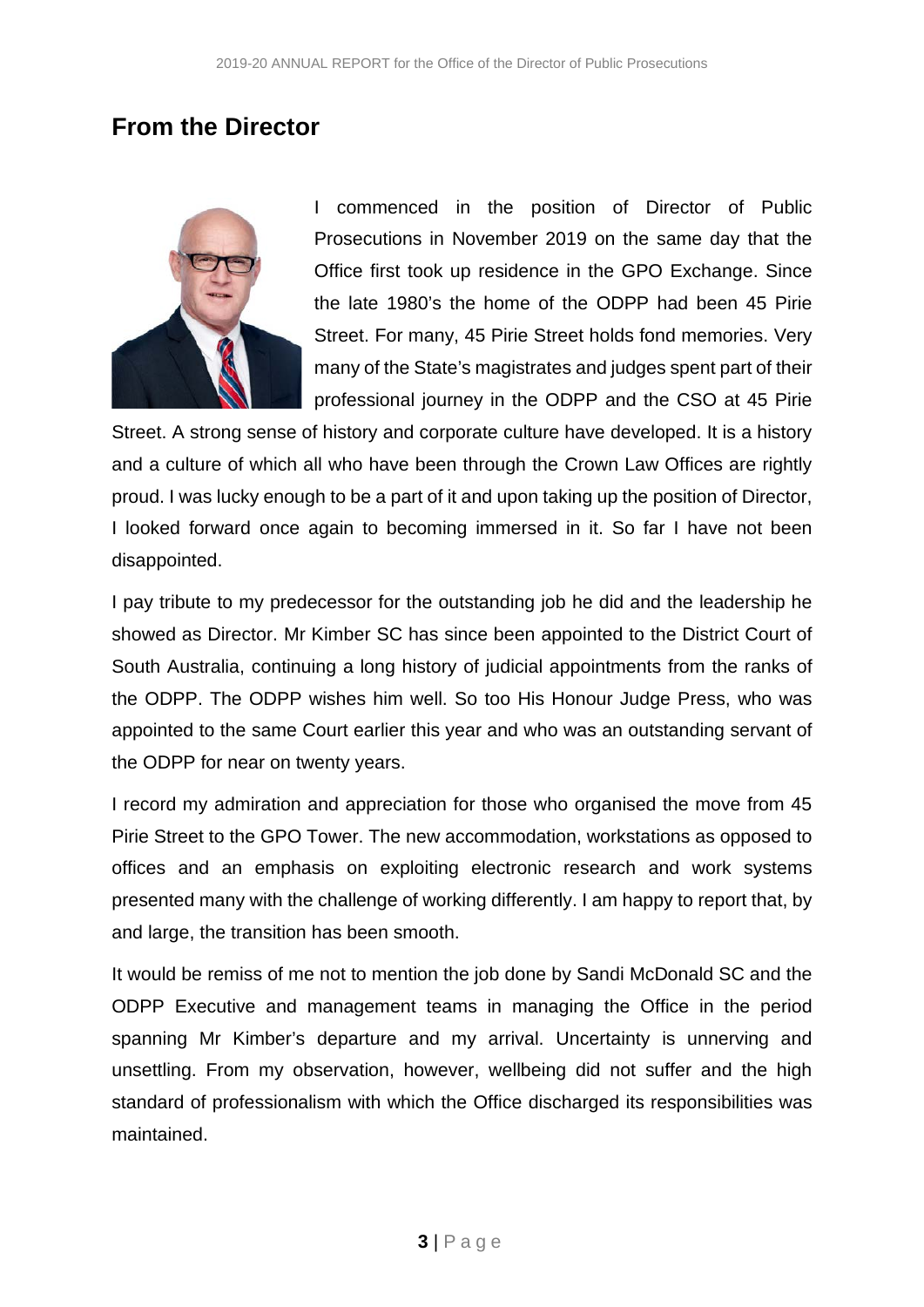The body of this report contains a comprehensive analysis of the ODPP's performance. The format departs from that of previous annual reports. It is a work in progress intended to provide greater transparency and greater assistance in managing performance.

The biggest challenge in the 2019/2020 financial year was the adjustment necessary in view of the COVID-19 pandemic. The leaves of this report do not demonstrate how all members of the ODPP pulled together and responded. In my view, the Office responded magnificently to new work conditions, new practices and new procedures. Further, once jury trials ceased the contribution that the Office was able to make in assisting the Coroners Court, South Australia Police, Forensic Science South Australia and the Public Advocate was significant. It showed a selfless preparedness to adjust and assist.

Looking forward, the pandemic will present further challenges as the criminal justice system addresses delay. The Office is planning for this. So too a number of very large prosecutions will stretch our resources and our people.

Since taking up my position, the ODPP Executive has instituted a number of reviews of various aspects of the ODPP structure and related practices and procedures. One aspect of this concerns assessing what the Office has learnt to date from the implementation of the major indictable offence reforms. Another, the work of the Vulnerable Witness Team and the recommendations of the Royal Commission into Institutional Responses to Child Sexual Abuse. And a third, whether the Office should create a financial crime team. It is hoped that the outcome of these reviews and their implementation will improve efficiency and effectiveness without comprising the quality of the work done. It is also hoped that greater job satisfaction will be realised.

I look forward to the challenges of the coming year. I thank all members of staff for their hard work, their professionalism and their commitment to the Office. I also thank the Attorney-General and the Chief Executive for their unstinting support.

 $M L R$ 

**Martin Hinton QC** Director of Public Prosecutions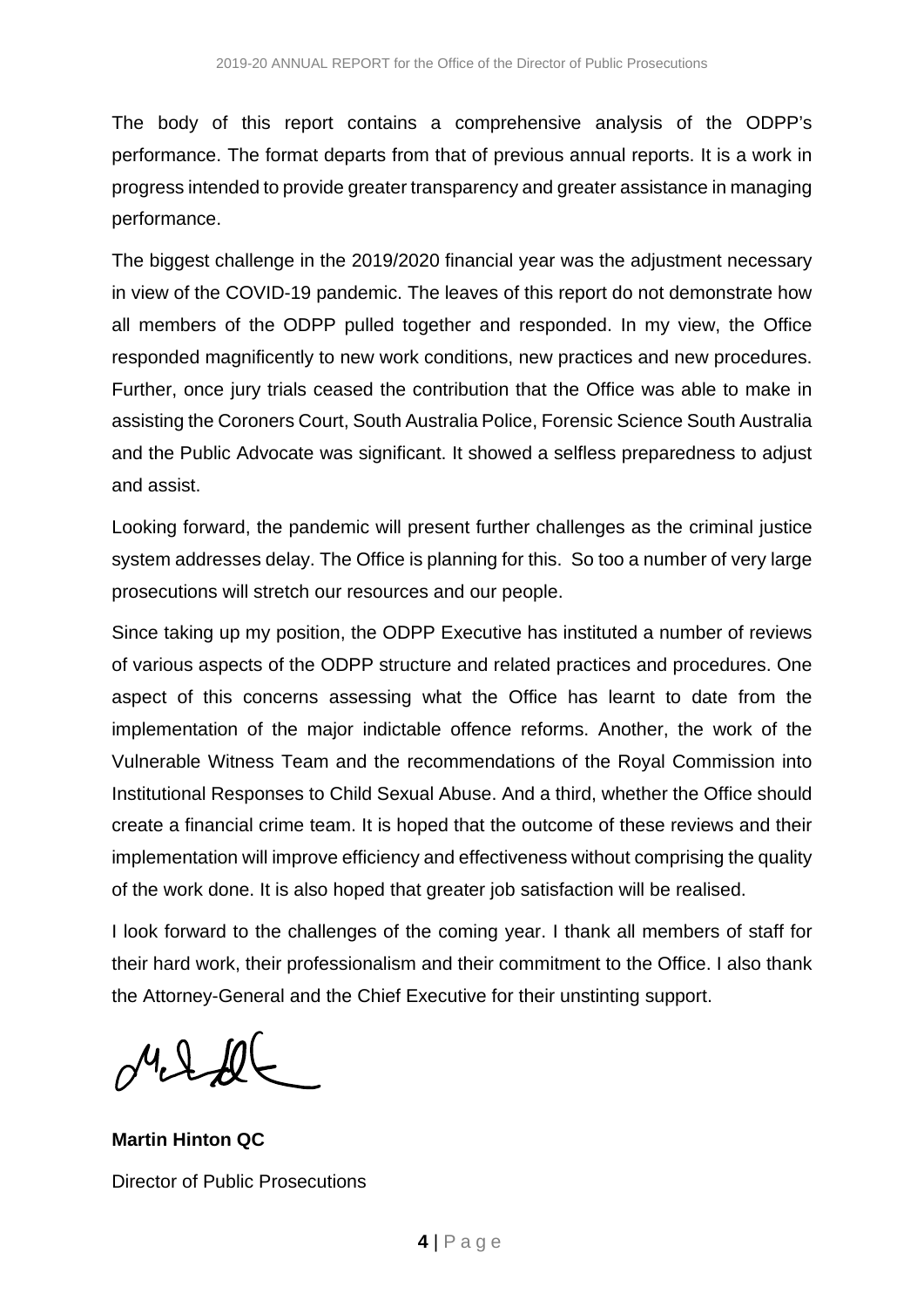# **Contents**

| Other related agencies (within the Minister's area/s of responsibility) 9 |  |
|---------------------------------------------------------------------------|--|
|                                                                           |  |
|                                                                           |  |
|                                                                           |  |
|                                                                           |  |
|                                                                           |  |
|                                                                           |  |
|                                                                           |  |
|                                                                           |  |
|                                                                           |  |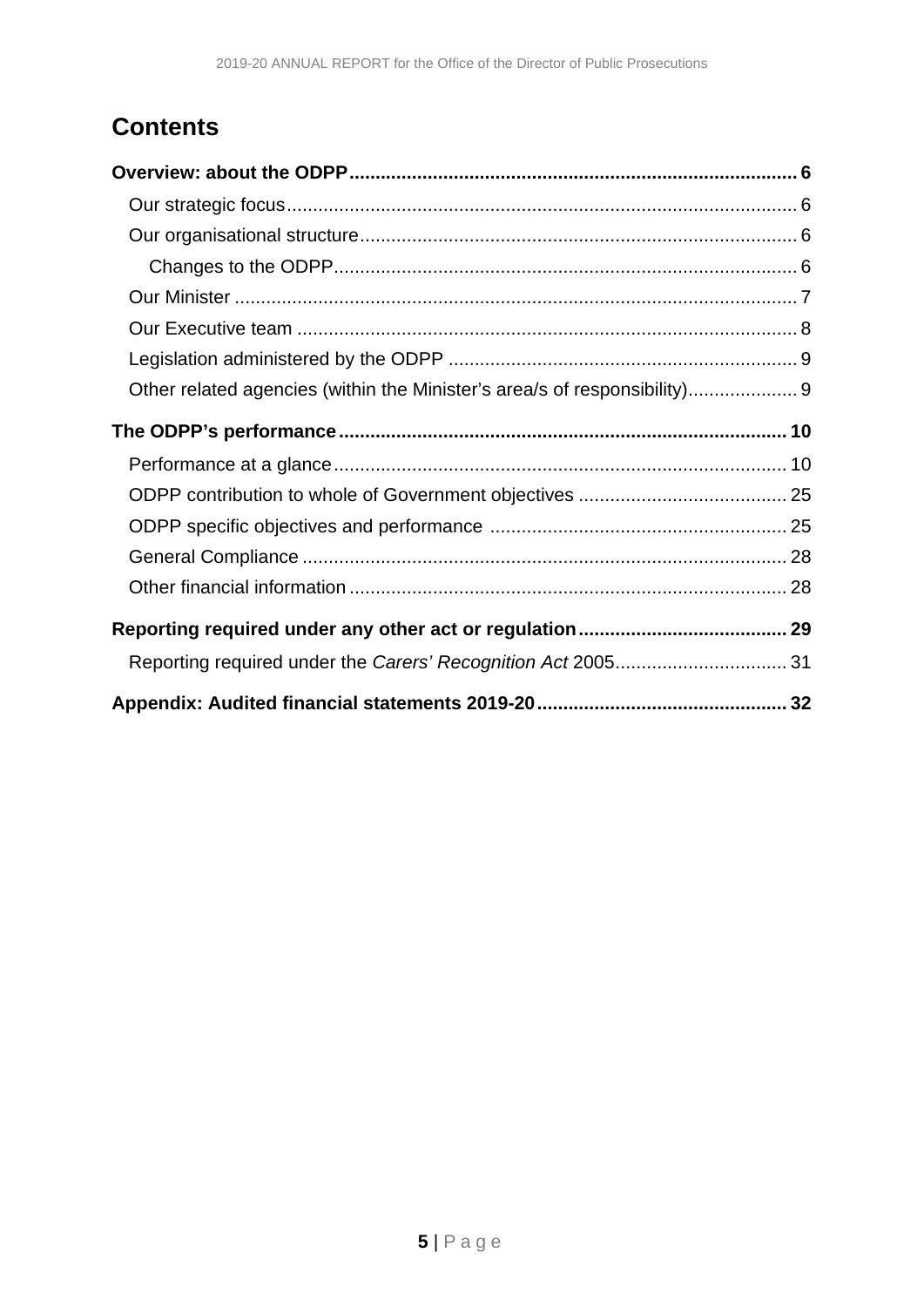# <span id="page-5-0"></span>**Overview: about the ODPP**

#### <span id="page-5-1"></span>**Our strategic focus**

| <b>Our Purpose</b>                                     | The Director of Public Prosecutions is a statutory officer,<br>independent of the Attorney-General's Department, who initiates<br>and conducts criminal prosecutions in the Magistrates, District and<br>Supreme Courts of South Australia. The Director of Public<br>Prosecutions also initiates and conducts appeals in the Full Court<br>of the Supreme Court of South Australia and the High Court of<br>Australia.                                                                                       |
|--------------------------------------------------------|---------------------------------------------------------------------------------------------------------------------------------------------------------------------------------------------------------------------------------------------------------------------------------------------------------------------------------------------------------------------------------------------------------------------------------------------------------------------------------------------------------------|
| Our<br>functions,<br>objectives<br>and<br>deliverables | The objective of the Office of the Director of Public Prosecutions<br>is to provide the people of South Australia with an independent<br>and effective criminal prosecution service that is timely, efficient<br>and just. The Office pursues this objective through the application<br>of the Director of Public Prosecutions guidelines. The benefit to<br>the South Australian community is the provision of an independent<br>and impartial prosecution service which is essential to the rule of<br>law. |

#### <span id="page-5-2"></span>**Our organisational structure**

<https://www.dpp.sa.gov.au/about-us/our-organisation/>



#### <span id="page-5-3"></span>**Changes to the ODPP**

During 2019-20 the following changes were made to the ODPP's structure and objectives as a result of internal reviews or machinery of government changes:

• On 18 November 2019, Martin Hinton QC commenced in the role of Director of Public Prosecutions. Mr Hinton was previously a Supreme Court Justice since 2016.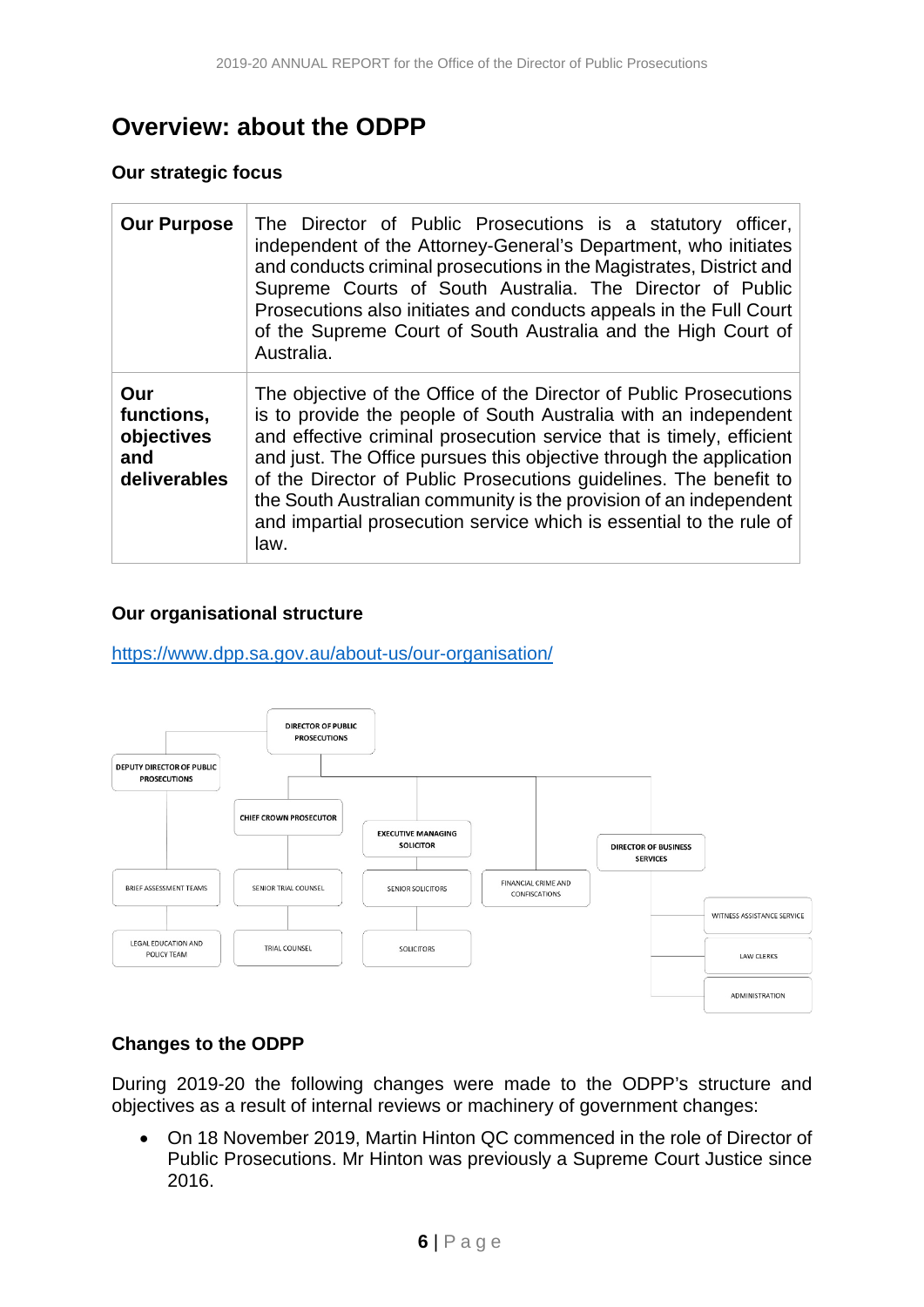- The former Chief Counsel (Appeals and Advice), Ian Press SC, was appointed to the District Court of South Australia on 12 December 2019 and commenced in that role on 20 January 2020.
- Senior roles within the ODPP Executive Structure were redefined as follows:
	- o The Deputy Director (Counsel) role subsumed more agency focused responsibilities and was converted into the Deputy Director of Public Prosecutions' role. Sandi McDonald SC continues in this role; and,
	- o The two temporary Managing Solicitor roles were amalgamated into one Executive Managing Solicitor role. Robyn Richardson has been performing this role since 4 February 2020.
- Chief Crown Prosecutor, James Pearce QC, joined the ODPP Executive and assumed responsibility for the operation of the Trial Counsel Section and appeals.
- In late June 2020, the Director of Public Prosecutions established a Financial Crime and Confiscations Section within the Office. This section is envisioned to undertake the management and conduct of all confiscations matters under the *Criminal Assets Confiscations Act 2005* as well as fraud matters. In 2020-21 a review of the functions of this new section will be undertaken and longer term resourcing and strategies will be implemented based on the recommendations of that review.
- In 2019-2020 it was timely to review the Brief Assessment Team (established in response to the changed prosecution processes under Major Indictable reform) and the Vulnerable Witness Team (established in 2018 as a result of a recommendation from an agency review in 2016 to establish more specialised teams).
- In cooperation with the SAPOL Major Indictable Brief Unit (MIBU), an early resolution initiative has been trialled. This initiative has involved embedding a senior police prosecutor in the ODPP to work in consultation with the ODPP Brief Assessment Team to identify matters likely to resolve and commence negotiations forthwith.

#### <span id="page-6-0"></span>**Our Minister**



The Hon Vickie Chapman MP, Deputy Premier and Attorney-General is the State's principal legal advisor to the government and responsible for the administration of justice. The Attorney-General is a member of Cabinet and responsible for:

- specific legislation and the State's legal system
- developing and implementing policy
- legal action relevant to the State government.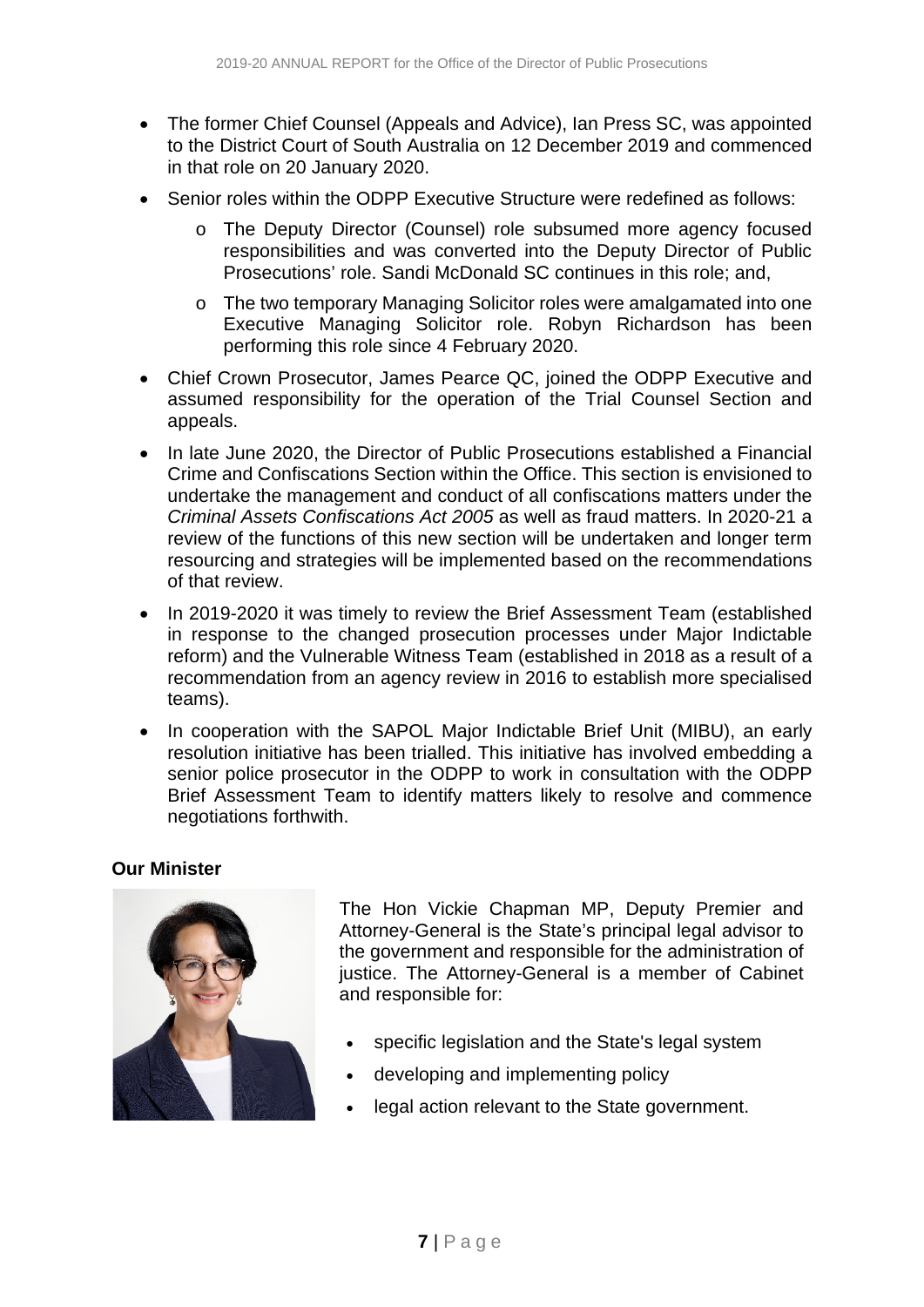#### <span id="page-7-0"></span>**Our Executive team**

#### Director of Public Prosecutions

The Director is a statutory officer, independent of the Attorney-General's Department, who initiates and conducts criminal prosecutions in the Magistrates, District and Supreme Courts of South Australia. The Director also initiates and conducts appeals in the Full Court of the Supreme Court of South Australia and the High Court of Australia. The Director oversees the operations of the ODPP comprising various teams including Trial Counsel, Solicitors, Financial Crime and Confiscations, and Business Services (including the Witness Assistance Service) to ensure the ODPP provides the people of South Australia with an independent, impartial and effective criminal prosecution service that is timely, efficient and just.

#### Deputy Director of Public Prosecutions

The Deputy Director of Public prosecutions is responsible for the two Brief Assessment Teams and the Legal Education and Policy Team. In addition to the oversight of these workgroups, the Deputy Director oversees a range of office-wide functions and initiatives including wellbeing, various internal reviews and projects. The Deputy Director is also one of the most senior prosecutors within the Office and continues to undertake the prosecution of serious criminal trials in the District and Supreme Courts.

#### Chief Crown Prosecutor

The Chief Crown Prosecutor is responsible for the management of the Trial Counsel Section and appeals. This includes the allocation of resources for trial and appeals work across the Office. The Trial Counsel Section (including the Chief Crown Prosecutor) undertakes the prosecution of the most serious criminal pleas and trials in the District and Supreme Courts. In addition to the Director, Deputy Director and the Executive Managing Solicitor, senior members of the solicitor teams may also undertake appeal work in the Full Court of the Supreme Court of South Australia and the High Court of Australia.

Where the internal resources of the ODPP are not able to cover a particular trial, counsel at the independent Bar may be briefed. This occurs frequently. The Chief Crown Prosecutor is responsible for the management of the ODPP briefing out budget and for determining when to brief out and who to brief out to.

#### Executive Managing Solicitor

The Executive Managing Solicitor is responsible for all the solicitor teams except for the Brief Assessment Teams. The solicitor teams comprise the Vulnerable Witness Team, Circuit Team and three General Solicitor Teams. The solicitor work includes committals in the Magistrates Court and conduct of major indictable matters in the superior courts including pre-trial hearings and preparation of files for trial. Prosecution files include fraud, Drug Court matters, mental health orders, ICAC prosecutions and circuit work in Mount Gambier and Port Augusta. Senior members of the solicitor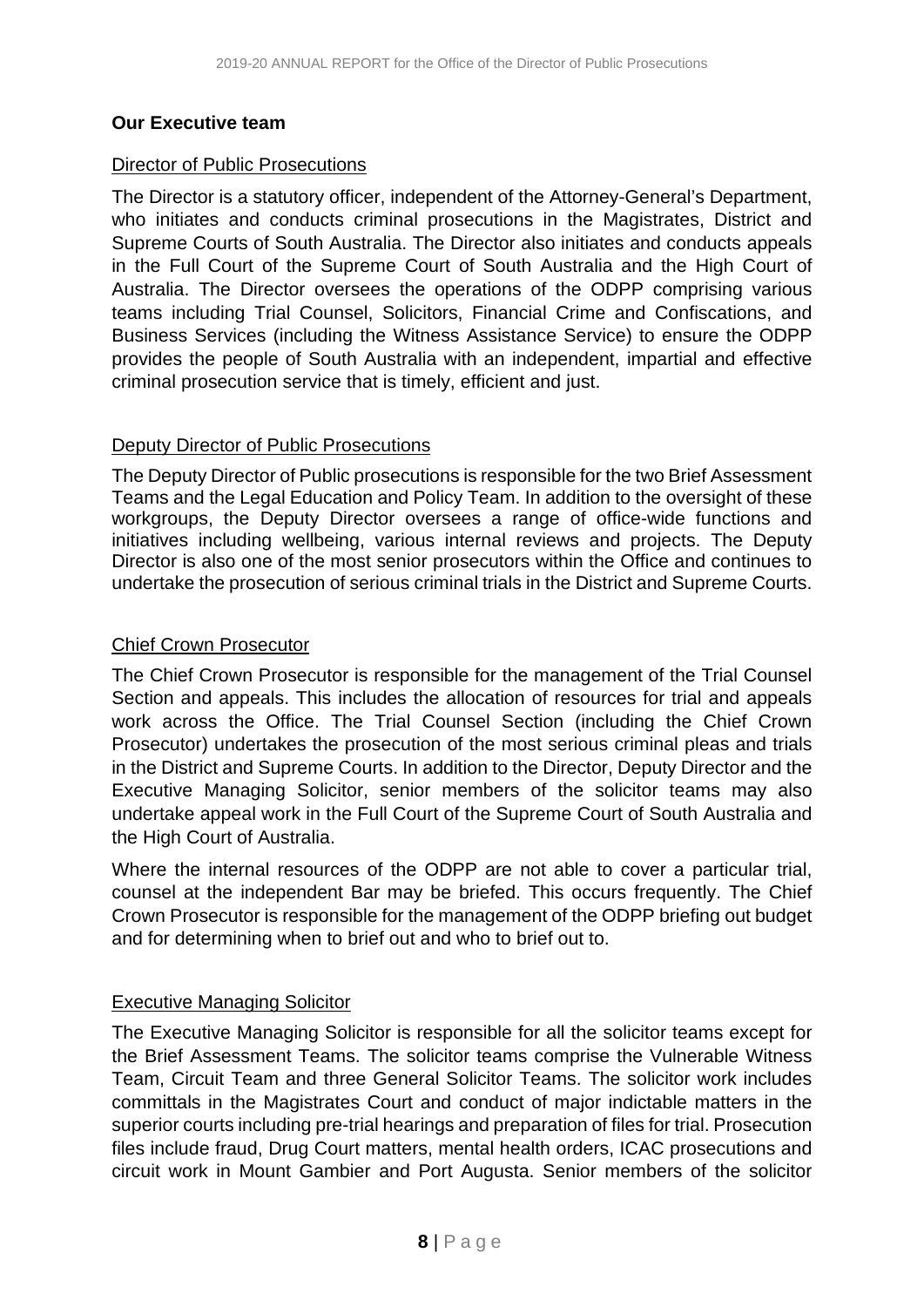teams also undertake appeal work in the Full Court of the Supreme Court of South Australia.

#### Director of Business Services

The Director of Business Services is responsible for the Business Services Section (BSS). The BSS comprises several administrative teams including the Witness Assistance Service (WAS), law clerks, secretaries and administrative staff. Overall, the BSS is responsible for all aspects of human resource management, financial services, information management, work health and safety, administrative policy and procedures, procurement, records management, risk management, and a range of other specific office support functions such as data entry, secretarial, reception and rounds delivery.

#### <span id="page-8-0"></span>**Legislation administered by the ODPP**

*Director of Public Prosecutions Act 1991 Criminal Assets Confiscations Act 2005*

#### <span id="page-8-1"></span>**Other related agencies (within the Minister's area/s of responsibility)**

Refer to the Attorney-General's Department 2019-20 Annual Report.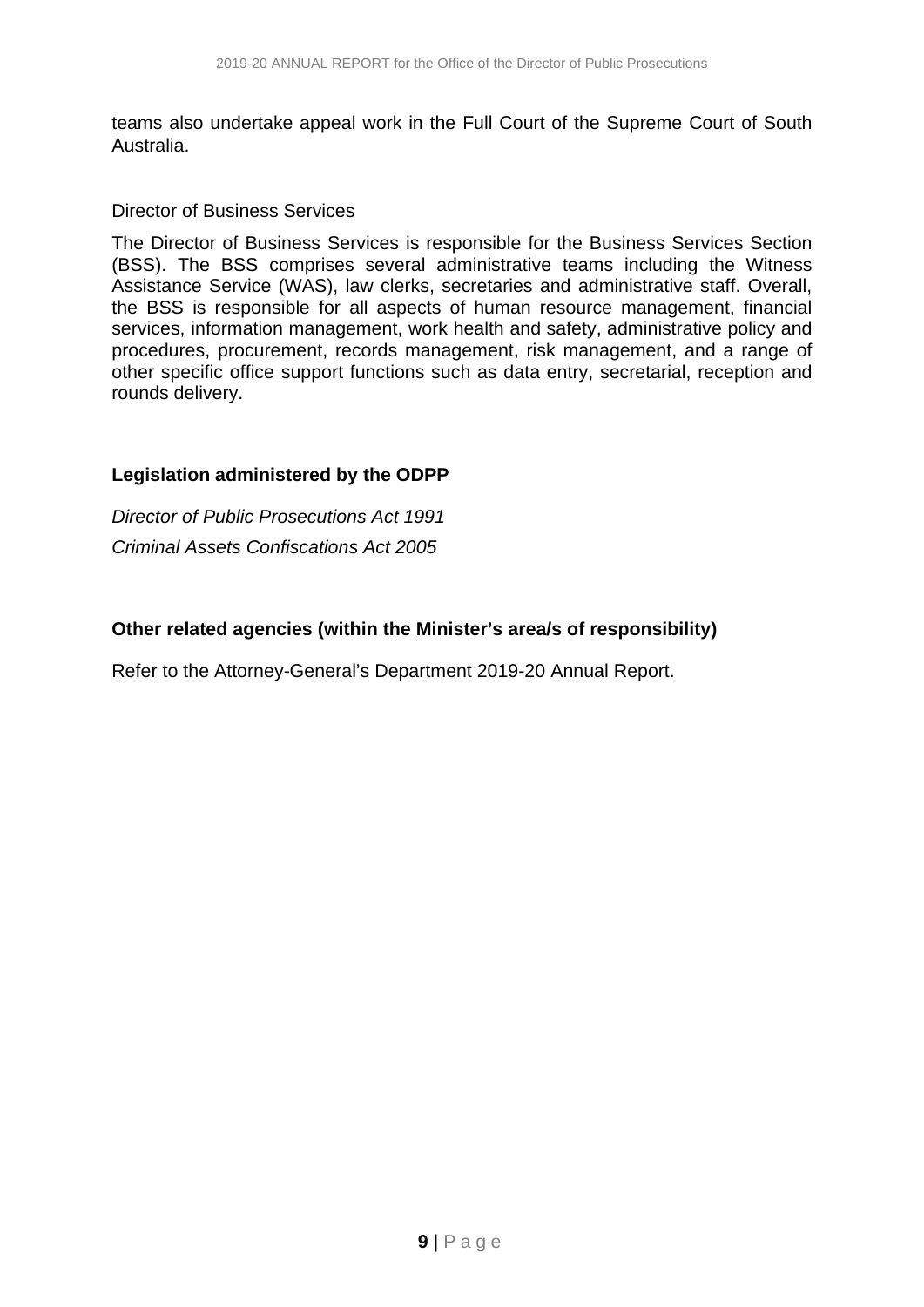# <span id="page-9-0"></span>**The ODPP's performance**

#### <span id="page-9-1"></span>**Performance at a glance**

This section provides an overview of ODPP file activity, conviction rates, prosecution brief outcomes and stages of resolution, trial outcomes, appeal outcomes and adjudication outcomes.

#### *1. File Activity*

|  |  |  | Table 1.1. File activity <sup>1</sup> |
|--|--|--|---------------------------------------|
|--|--|--|---------------------------------------|

|               | Files at the<br>start of the<br>period | <b>Files</b><br>received<br>during the<br>period | <b>Files</b><br>closed<br>during the<br>period | Other <sup>2</sup> | <b>Files at the</b><br>end of the<br>period |
|---------------|----------------------------------------|--------------------------------------------------|------------------------------------------------|--------------------|---------------------------------------------|
| <b>Jul-19</b> | 2694                                   | 426                                              | 561                                            | $-30$              | 2529                                        |
| <b>Aug-19</b> | 2529                                   | 430                                              | 424                                            | 23                 | 2558                                        |
| <b>Sep-19</b> | 2558                                   | 451                                              | 445                                            | 23                 | 2587                                        |
| <b>Oct-19</b> | 2587                                   | 493                                              | 414                                            | $-18$              | 2648                                        |
| <b>Nov-19</b> | 2648                                   | 359                                              | 406                                            | $-1$               | 2600                                        |
| <b>Dec-19</b> | 2600                                   | 358                                              | 360                                            | 11                 | 2609                                        |
| <b>Jan-20</b> | 2609                                   | 464                                              | 409                                            | 22                 | 2686                                        |
| Feb-20        | 2686                                   | 389                                              | 425                                            | 3                  | 2653                                        |
| <b>Mar-20</b> | 2653                                   | 433                                              | 415                                            | 31                 | 2702                                        |
| Apr-20        | 2702                                   | 429                                              | 480                                            | -3                 | 2648                                        |
| $May-20$      | 2648                                   | 498                                              | 406                                            | 13                 | 2753                                        |
| <b>Jun-20</b> | 2753                                   | 474                                              | 482                                            | 23                 | 2768                                        |
| 2019-20 Total |                                        | 5204                                             | 5227                                           | 97                 |                                             |

- 1. Files counted may have one or more accused. Files include Prosecutions, Appeals, Confiscations, Mental Impairment matters, Bail Reviews, Habitual Sexual Offender matters, Magistrates Court Prosecutions, Opinions, Non-Parole Period matters, Breach Bonds, Drug Court matters and Adjudications. This data excludes WAS files (refer to Table 1.3 for WAS file activity).
- 2. 'Other' includes matters being joined (-) or severed (+), erroneously opened (+ or -), closed files being re-opened (+).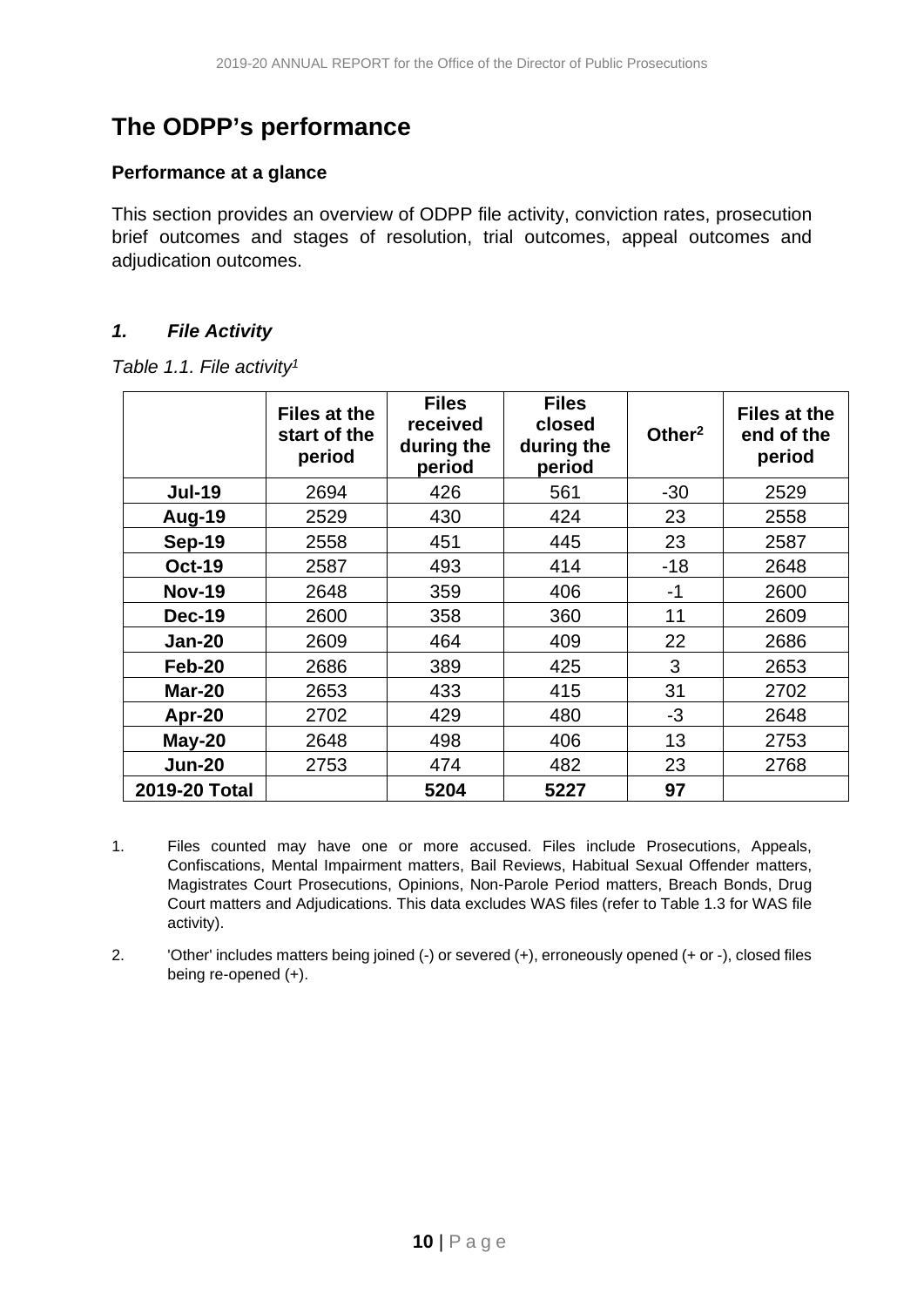|               | Adjudi-<br>cation | Prose-<br>cution | <b>Appeal</b>  | Confis-<br>cations | <b>Mental</b><br><b>Impairment</b> | <b>Habitual</b><br><b>Sexual</b><br><b>Offender</b> | Other <sup>2</sup> | <b>Total</b> |
|---------------|-------------------|------------------|----------------|--------------------|------------------------------------|-----------------------------------------------------|--------------------|--------------|
| <b>Jul-19</b> | 244               | 100              | 5              | 24                 | $\overline{2}$                     | $\Omega$                                            | 51                 | 426          |
|               | 57.28%            | 23.47%           | 1.17%          | 5.63%              | 0.47%                              | 0%                                                  | 11.97%             | 100%         |
| Aug-19        | 211               | 139              | 8              | 15                 | 3                                  | $\overline{0}$                                      | 54                 | 430          |
|               | 49.07%            | 32.33%           | 1.86%          | 3.49%              | 0.70%                              | 0%                                                  | 12.56%             | 100%         |
| <b>Sep-19</b> | 210               | 158              | 8              | 19                 |                                    | $\Omega$                                            | 55                 | 451          |
|               | 46.56%            | 35.03%           | 1.77%          | 4.21%              | 0.22%                              | 0%                                                  | 12.20%             | 100%         |
| <b>Oct-19</b> | 238               | 171              | 11             | 13                 | $\overline{0}$                     | 1                                                   | 59                 | 493          |
|               | 48.28%            | 34.69%           | 2.23%          | 2.64%              | 0.0%                               | 0.20%                                               | 11.97%             | 100%         |
| <b>Nov-19</b> | 205               | 91               | 8              | 13                 | 1                                  | $\overline{0}$                                      | 41                 | 359          |
|               | 57.10%            | 25.35%           | 2.23%          | 3.62%              | 0.28%                              | 0%                                                  | 11.42%             | 100%         |
| <b>Dec-19</b> | 208               | 98               | 11             | 8                  | $\overline{0}$                     | $\overline{0}$                                      | 33                 | 358          |
|               | 58.10%            | 27.37%           | 3.07%          | 2.23%              | 0%                                 | 0%                                                  | 9.22%              | 100%         |
| <b>Jan-20</b> | 221               | 113              | $\overline{7}$ | 22                 | $\mathbf 0$                        | $\overline{0}$                                      | 101                | 464          |
|               | 47.63%            | 24.35%           | 1.51%          | 4.74%              | 0%                                 | 0%                                                  | 21.77%             | 100%         |
| <b>Feb-20</b> | 216               | 109              | 9              | 12                 |                                    | $\Omega$                                            | 42                 | 389          |
|               | 55.53%            | 28.02%           | 2.31%          | 3.08%              | 0.26%                              | 0%                                                  | 10.80%             | 100%         |
| <b>Mar-20</b> | 230               | 107              | 9              | 16                 | $\overline{2}$                     | $\Omega$                                            | 69                 | 433          |
|               | 53.12%            | 24.71%           | 2.08%          | 3.70%              | 0.46%                              | 0%                                                  | 15.94%             | 100%         |
| Apr-20        | 215               | 117              | 10             | 19                 | 1                                  | $\Omega$                                            | 67                 | 429          |
|               | 50.12%            | 27.27%           | 2.33%          | 4.43%              | 0.23%                              | 0%                                                  | 15.62%             | 100%         |
| May-20        | 272               | 149              | 6              | 27                 | $\overline{2}$                     | $\overline{0}$                                      | 42                 | 498          |
|               | 54.62%            | 29.92%           | 1.20%          | 5.42%              | 0.40%                              | 0%                                                  | 8.43%              | 100%         |
| <b>Jun-20</b> | 269               | 113              | 9              | 36                 | 1                                  | $\Omega$                                            | 46                 | 474          |
|               | 56.75%            | 23.84%           | 1.90%          | 7.59%              | 0.21%                              | 0%                                                  | 9.70%              | 100%         |
| 2019-20       | 2739              | 1465             | 101            | 224                | 14                                 | 1                                                   | 660                | 5204         |
| <b>Total</b>  | 52.63%            | 28.15%           | 1.94%          | 4.30%              | 0.27%                              | 0.02%                                               | 12.68%             | 100%         |

*Table 1.2. Files received1*

1. Files counted may have one or more accused.

2. 'Other' includes Magistrates Court Prosecution files, Opinions files, Bail Review files, Drug Court files, Non-Parole period files, and Breach Bond files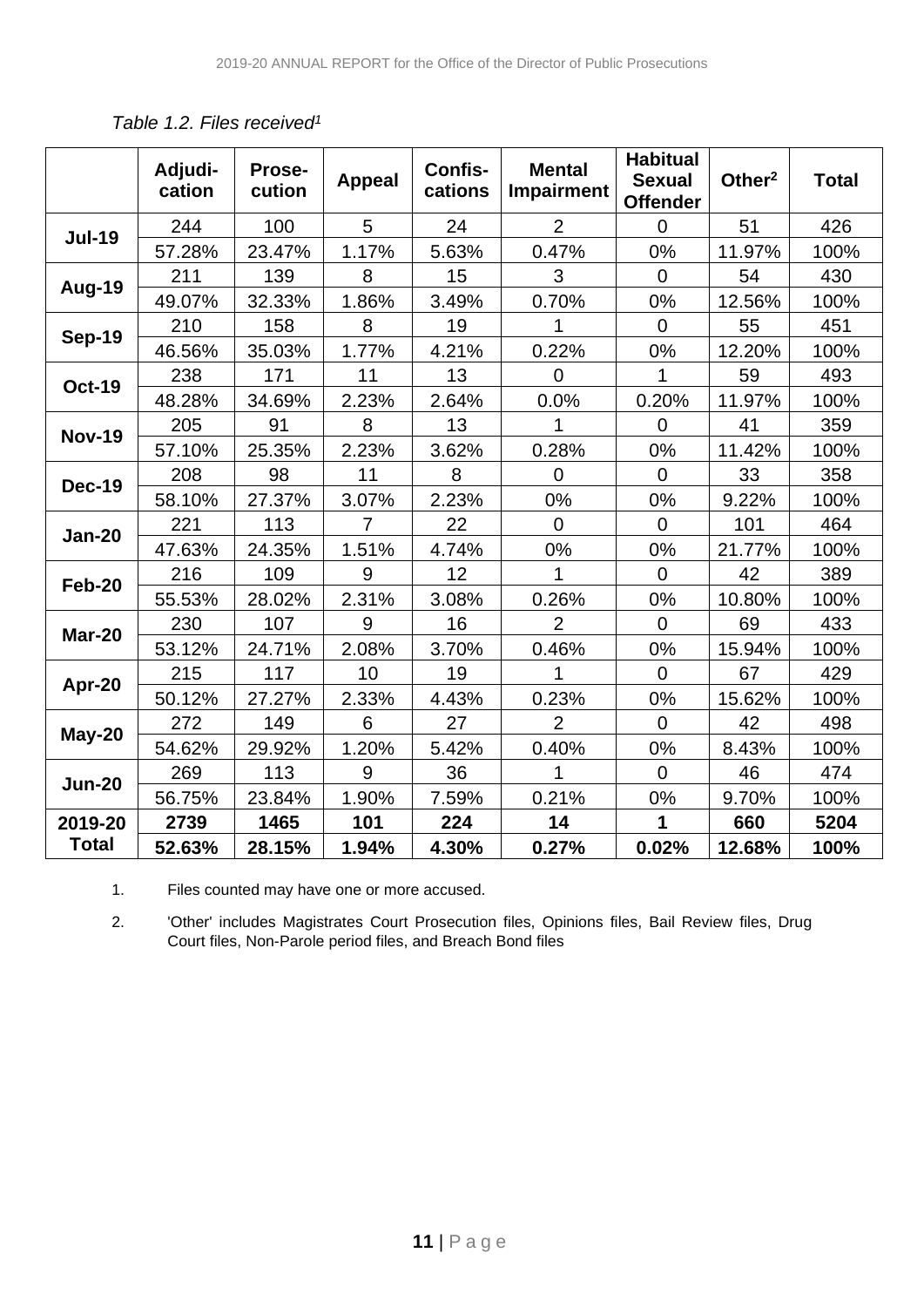|               | <b>Files at the</b><br>start of the<br>period | <b>New</b><br>referrals<br>during the<br>period <sup>2</sup> | <b>Files</b><br>closed<br>during the<br>period | Other $3$      | <b>Files at the</b><br>end of the<br>period |
|---------------|-----------------------------------------------|--------------------------------------------------------------|------------------------------------------------|----------------|---------------------------------------------|
| <b>Jul-19</b> | 518                                           | 31                                                           | 30                                             | $-18$          | 501                                         |
| <b>Aug-19</b> | 501                                           | 39                                                           | 19                                             | $-1$           | 520                                         |
| <b>Sep-19</b> | 520                                           | 46                                                           | 26                                             | $\overline{2}$ | 542                                         |
| <b>Oct-19</b> | 542                                           | 41                                                           | 19                                             | $-10$          | 554                                         |
| <b>Nov-19</b> | 554                                           | 47                                                           | 19                                             | $-12$          | 570                                         |
| <b>Dec-19</b> | 570                                           | 23                                                           | 16                                             | 1              | 578                                         |
| <b>Jan-20</b> | 578                                           | 28                                                           | 31                                             | $-11$          | 564                                         |
| Feb-20        | 564                                           | 41                                                           | 17                                             | $-1$           | 587                                         |
| <b>Mar-20</b> | 587                                           | 33                                                           | 32                                             | $\overline{2}$ | 590                                         |
| Apr-20        | 590                                           | 44                                                           | 37                                             | $-1$           | 596                                         |
| May-20        | 596                                           | 53                                                           | 27                                             | 9              | 631                                         |
| <b>Jun-20</b> | 631                                           | 42                                                           | 27                                             | 1              | 647                                         |
| 2019-20 Total |                                               | 468                                                          | 300                                            | $-39$          |                                             |

*Table 1.3 Witness Assistance Service (WAS) file activity1*

- 1. The figures presented are not inclusive of historic WAS files that are not in the Prosecution Case Management System.
- 2. Not every file received will be referred to WAS.
- 3. 'Other' includes matters being joined (-) or severed (+), erroneously opened (+ or -), closed files being re-opened (+).

Data is available at:<https://data.sa.gov.au/data/dataset>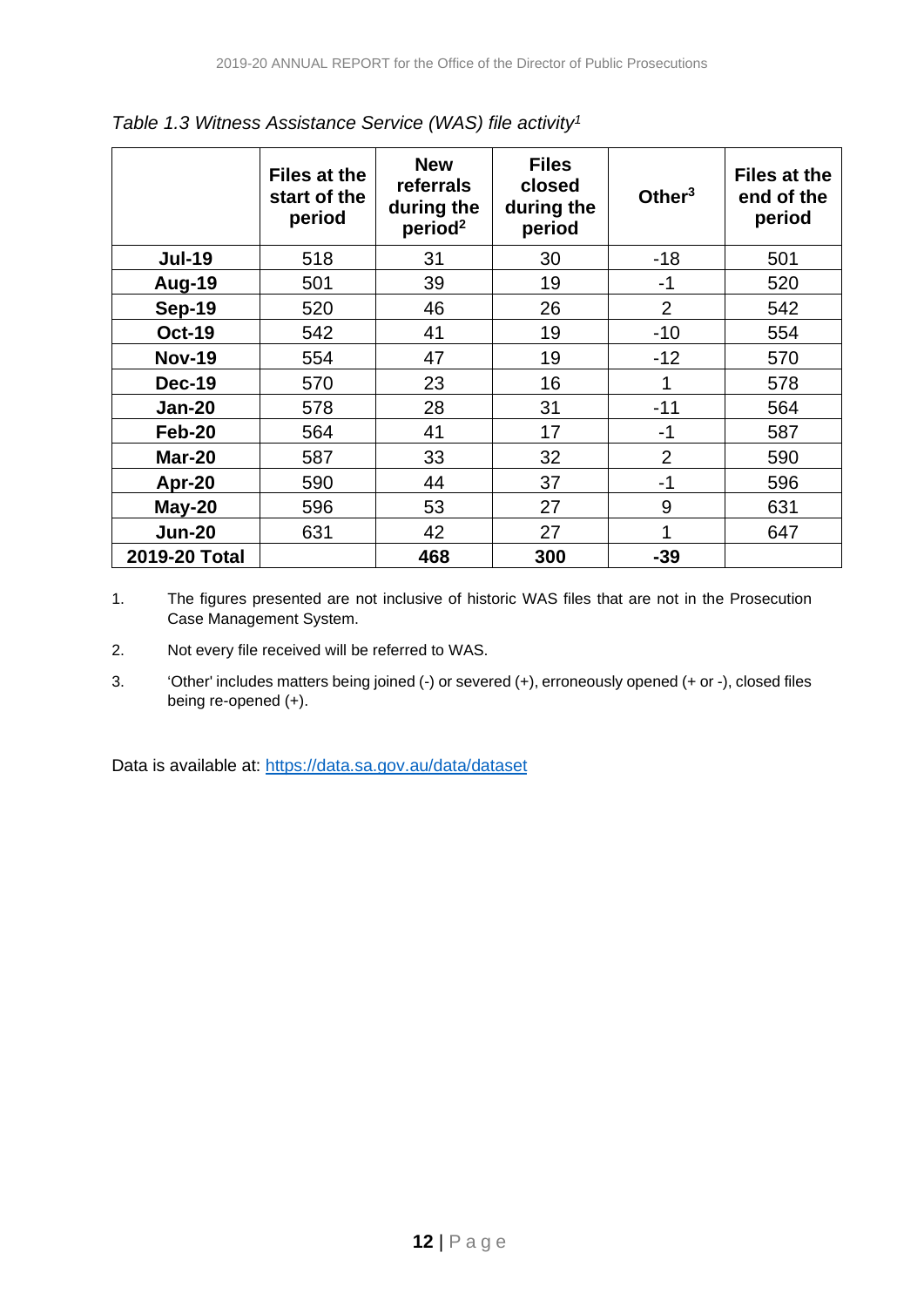#### *2. Charge Determinations*

|               | <b>Preliminary Briefs</b> |                          |
|---------------|---------------------------|--------------------------|
|               | <b>Received</b>           | <b>Number of Accused</b> |
| <b>Jul-19</b> | 88                        | 109                      |
| Aug-19        | 119                       | 151                      |
| <b>Sep-19</b> | 150                       | 171                      |
| <b>Oct-19</b> | 168                       | 203                      |
| <b>Nov-19</b> | 99                        | 126                      |
| <b>Dec-19</b> | 97 <sup>2</sup>           | 111                      |
| <b>Jan-20</b> | 112                       | 137                      |
| Feb-20        | 111                       | 144                      |
| <b>Mar-20</b> | 101                       | 120                      |
| Apr-20        | 114                       | 138                      |
| $May-20$      | 146                       | 176                      |
| <b>Jun-20</b> | 93                        | 111                      |
| 2019-20       | 1398                      | 1697                     |

*Table 2.1. Preliminary briefs received for charge determination1*

- 1. Files received may have multiple accused.
- 2. One preliminary brief was returned for a second assessment during December 2019.

*Table 2.2. Charge determination outcomes1*

|               | <b>No</b><br>charge<br>determination | Charge<br>determination<br>made (minor/<br>summary) | Charge<br>determination<br>made (major) | Charge<br>determination<br>not required | Total |
|---------------|--------------------------------------|-----------------------------------------------------|-----------------------------------------|-----------------------------------------|-------|
| <b>Jul-19</b> | 14                                   | 10 <sup>1</sup>                                     | 85                                      | 4                                       | 113   |
|               | 12.39%                               | 8.85%                                               | 75.22%                                  | 3.54%                                   | 100%  |
|               | 22                                   | 9                                                   | 92                                      | 0                                       | 123   |
| Aug-19        | 17.89%                               | 7.32%                                               | 74.80%                                  | 0%                                      | 100%  |
|               | 28                                   | 11                                                  | 117                                     | $\overline{0}$                          | 156   |
| <b>Sep-19</b> | 17.95%                               | 7.05%                                               | 75.00%                                  | $0\%$                                   | 100%  |
|               | 20                                   | 14                                                  | 125                                     | 1                                       | 160   |
| <b>Oct-19</b> | 12.50%                               | 8.75%                                               | 78.13%                                  | 0.63%                                   | 100%  |
| <b>Nov-19</b> | 38                                   | 10                                                  | 128                                     | $\overline{2}$                          | 178   |
|               | 21.35%                               | 5.62%                                               | 71.91%                                  | 1.12%                                   | 100%  |
|               | 44                                   | 5                                                   | 97                                      |                                         | 147   |
| <b>Dec-19</b> | 29.93%                               | 3.40%                                               | 65.99%                                  | 0.68%                                   | 100%  |
|               | 10                                   | 8                                                   | 96                                      |                                         | 115   |
| <b>Jan-20</b> | 8.70%                                | 6.96%                                               | 83.48%                                  | 0.87%                                   | 100%  |
|               | 16                                   |                                                     | 98                                      | $\overline{0}$                          | 121   |
| Feb-20        | 13.22%                               | 5.79%                                               | 80.99%                                  | 0%                                      | 100%  |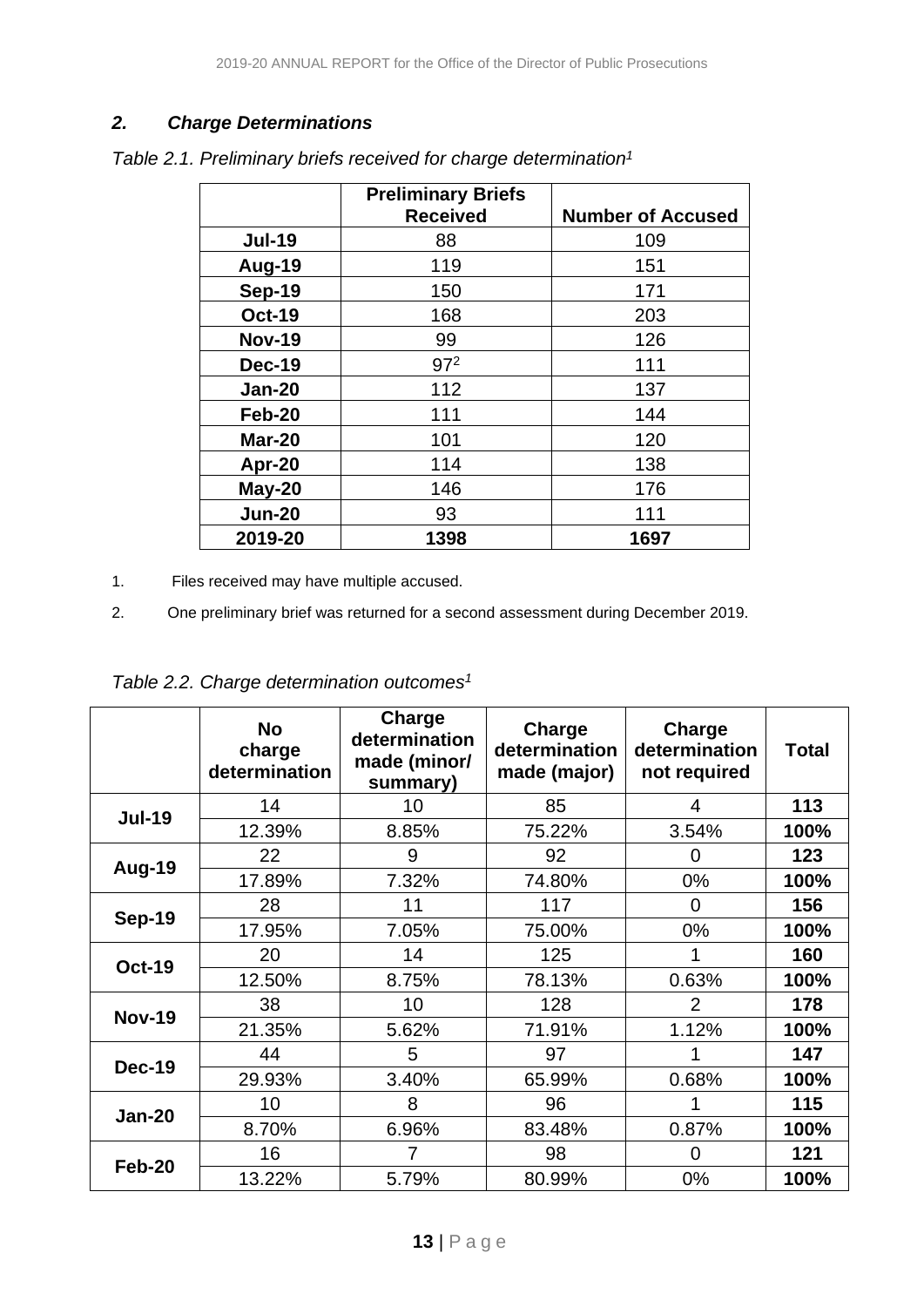|               | 24     | 2     | 140    | 2     | 168  |
|---------------|--------|-------|--------|-------|------|
| <b>Mar-20</b> | 14.29% | 1.19% | 83.33% | 1.19% | 100% |
|               | 9      | 6     | 107    |       | 123  |
| Apr-20        | 7.32%  | 4.88% | 86.99% | 0.81% | 100% |
|               |        | 8     | 120    |       | 136  |
| $May-20$      | 5.15%  | 5.88% | 88.24% | 0.74% | 100% |
| <b>Jun-20</b> |        |       | 144    | 3     | 161  |
|               | 4.35%  | 4.35% | 89.44% | 1.86% | 100% |
| 2019-20       | 239    | 97    | 1349   | 16    | 1701 |
| Total         | 14.05% | 5.70% | 79.31% | 0.94% | 100% |

1. Preliminary briefs may have been received in prior months. Outcomes are counted by accused.

Data is available at:<https://data.sa.gov.au/data/dataset>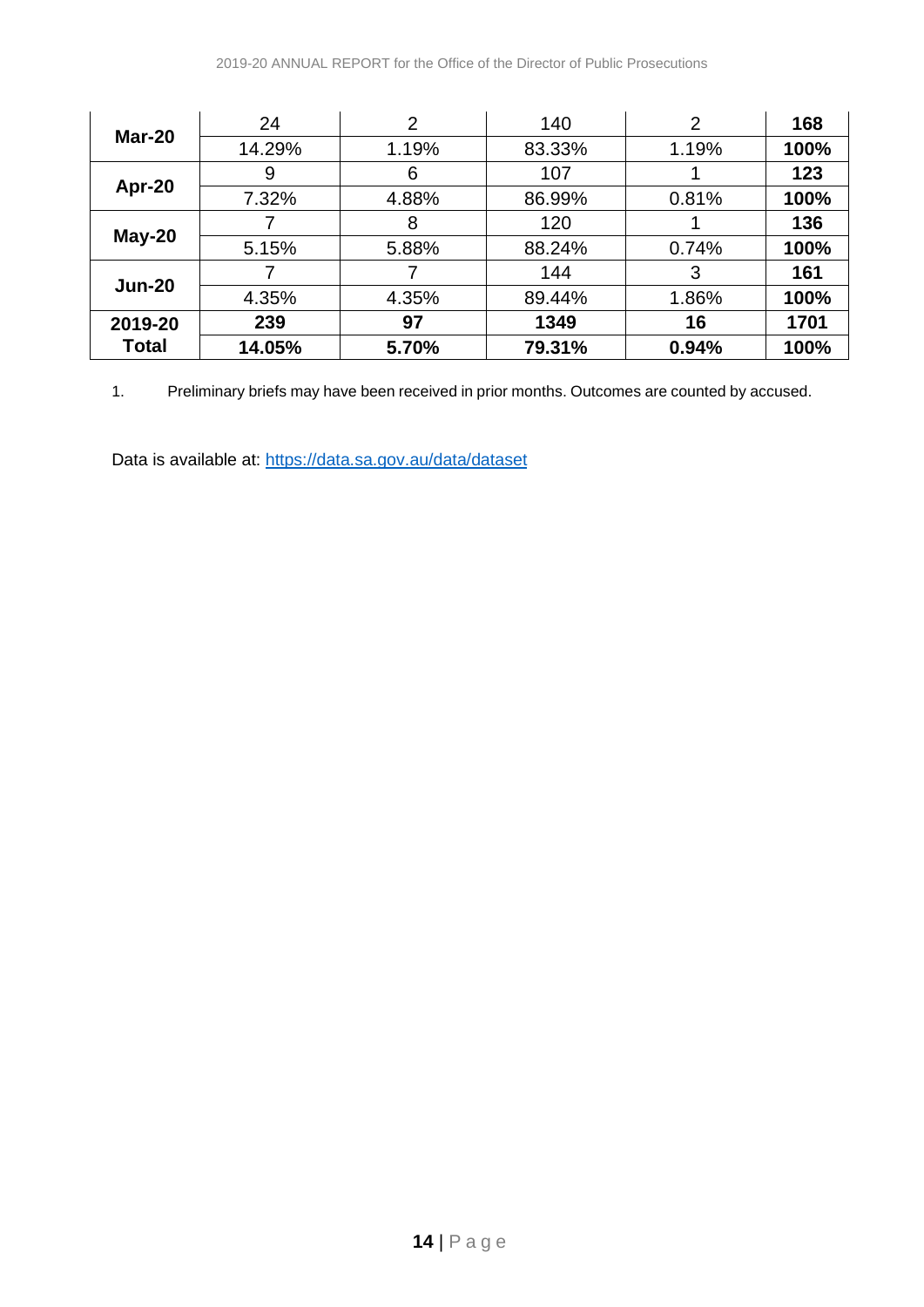#### *3. Conviction Rates*

Conviction rate is the number of accused who are either convicted by a jury or judge or plead guilty at any time after committal as a percentage of the total number of accused committed for trial. The following tables provide a breakdown of the overall conviction rate according to the percentage of convictions by verdict and convictions by plea.

|                    | <b>Overall conviction</b><br>rate |  |
|--------------------|-----------------------------------|--|
| <b>Jul-19</b>      | 79.01%                            |  |
| Aug-19             | 86.30%                            |  |
| <b>Sep-19</b>      | 72.62%                            |  |
| <b>Oct-19</b>      | 80.88%                            |  |
| <b>Nov-19</b>      | 81.91%                            |  |
| <b>Dec-19</b>      | 89.86%                            |  |
| <b>Jan-20</b>      | 88.24%                            |  |
| Feb-20             | 75.90%                            |  |
| <b>Mar-20</b>      | 79.45%                            |  |
| Apr-20             | 73.08%                            |  |
| $May-20$           | 81.82%                            |  |
| Jun-20             | 78.08%                            |  |
| <b>YTD Average</b> | 80.60%                            |  |

*Table 3.1. Overall conviction rates*

*Table 3.2. Breakdown of conviction rates according to the proportion of convictions by verdicts and pleas*

|                    | <b>Convictions by</b><br>verdict | <b>Convictions by</b><br>plea |
|--------------------|----------------------------------|-------------------------------|
| <b>Jul-19</b>      | 15.63%                           | 84.37%                        |
| Aug-19             | 15.90%                           | 84.10%                        |
| <b>Sep-19</b>      | 8.19%                            | 91.80%                        |
| <b>Oct-19</b>      | 18.86%                           | 81.13%                        |
| <b>Nov-19</b>      | 17.94%                           | 82.05%                        |
| Dec-19             | 14.28%                           | 85.71%                        |
| <b>Jan-20</b>      | 1.66%                            | 98.33%                        |
| Feb-20             | 9.52%                            | 90.47%                        |
| <b>Mar-20</b>      | 6.89%                            | 93.10%                        |
| Apr-20             | 7.69%                            | 92.30%                        |
| May-20             | 5.45%                            | 94.54%                        |
| <b>Jun-20</b>      | $0\%$                            | 100%                          |
| <b>YTD Average</b> | 10.17%                           | 89.83%                        |

Data is available at:<https://data.sa.gov.au/data/dataset>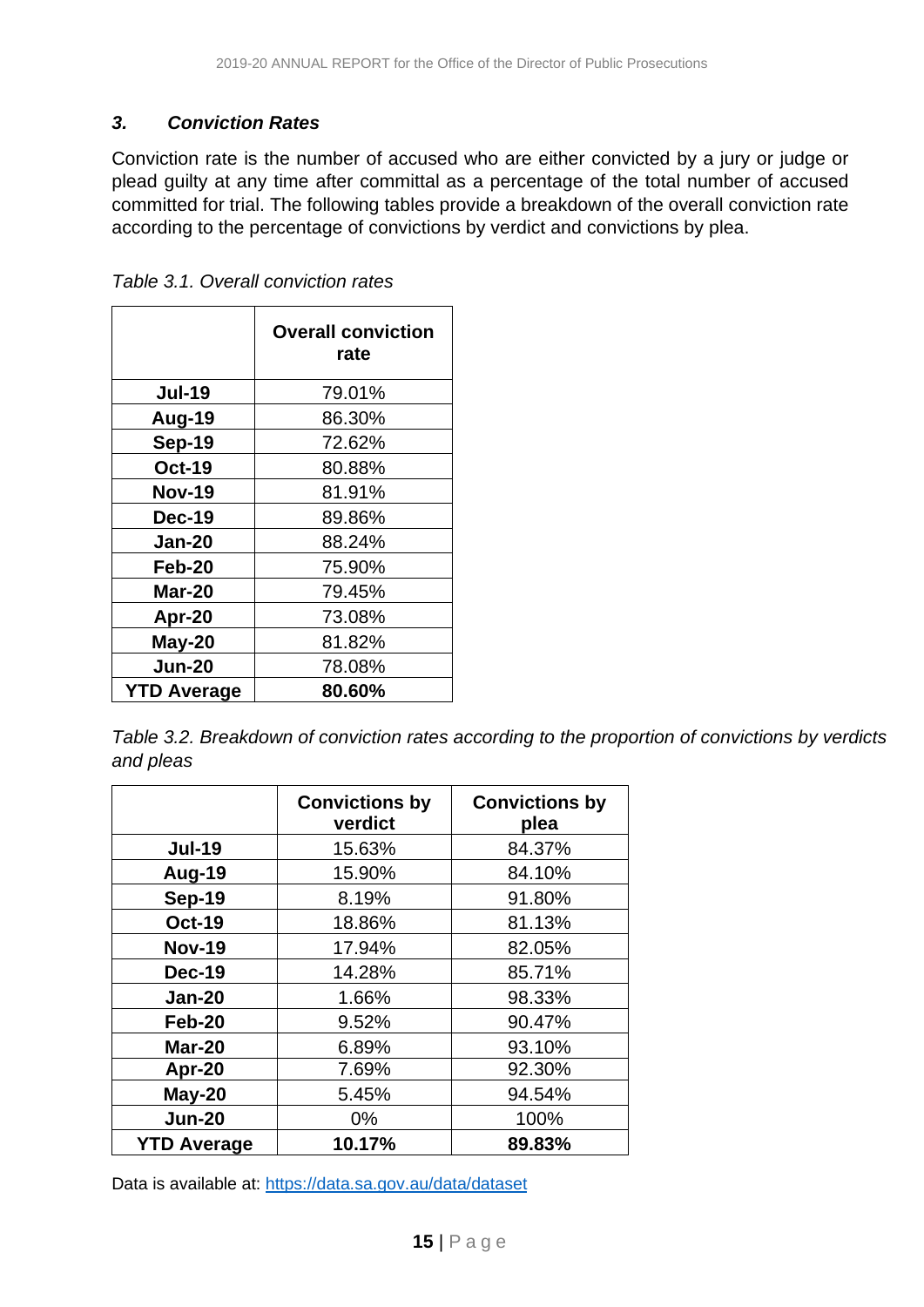#### *4. Prosecution File Outcomes*

The following tables provide an overview of prosecution brief outcomes and the stages of resolution for the month. The stage of resolution is where a legal outcome is attained and no further action is required to be taken on a file. The stage of resolution reflects the time of attaining that result relative to the legal process. The data presented in this section is counted by accused and not by file.

|               | Pre-<br>committal | <b>Pre-trial</b> | Trial <sup>2</sup> | Total <sup>3</sup> |
|---------------|-------------------|------------------|--------------------|--------------------|
| <b>Jul-19</b> | 57                | 10               | 35                 | 102                |
|               | 55.88%            | 9.80%            | 34.31%             | 100%               |
| Aug-19        | 86                | 11               | 32                 | 129                |
|               | 66.67%            | 8.53%            | 24.81%             | 100%               |
|               | 70                | 14               | 29                 | 113                |
| <b>Sep-19</b> | 61.95%            | 12.39%           | 25.66%             | 100%               |
| <b>Oct-19</b> | 55                | 14               | 21                 | 90                 |
|               | 61.11%            | 15.56%           | 23.33%             | 100%               |
| <b>Nov-19</b> | 62                | 22               | 33                 | 117                |
|               | 52.99%            | 18.80%           | 28.21%             | 100%               |
| <b>Dec-19</b> | 58                | 11               | 18                 | 87                 |
|               | 66.67%            | 12.64%           | 20.69%             | 100%               |
|               | 61                | 13               | 8                  | 82                 |
| <b>Jan-20</b> | 74.39%            | 15.85%           | 9.76%              | 100%               |
| Feb-20        | 65                | 13               | 29                 | 107                |
|               | 60.75%            | 12.15%           | 27.10%             | 100%               |
| <b>Mar-20</b> | 70                | 13               | 21                 | 104                |
|               | 67.31%            | 12.50%           | 20.19%             | 100%               |
|               | 54                | 12               | $\overline{7}$     | 73                 |
| Apr-20        | 73.97%            | 16.44%           | 9.59%              | 100%               |
| May-20        | 64                | 15               | 15                 | 94                 |
|               | 68.09%            | 15.96%           | 15.96%             | 100%               |
| <b>Jun-20</b> | 78                | 14               | 10                 | 102                |
|               | 76.47%            | 13.73%           | 9.80%              | 100%               |
| 2019-20 Total | 780               | 162              | 258                | 1200               |
|               | 65.00%            | 13.50%           | 21.50%             | 100%               |

*Table 4.1. Stage of resolution for prosecution files finalised1*

1. This data is counted by accused and not by file.

2. Prosecution files resolved at the 'trial' stage are based on all trials (listed in previous or the current month) that resolved during the month. Because of this, the 'trial' figures in this table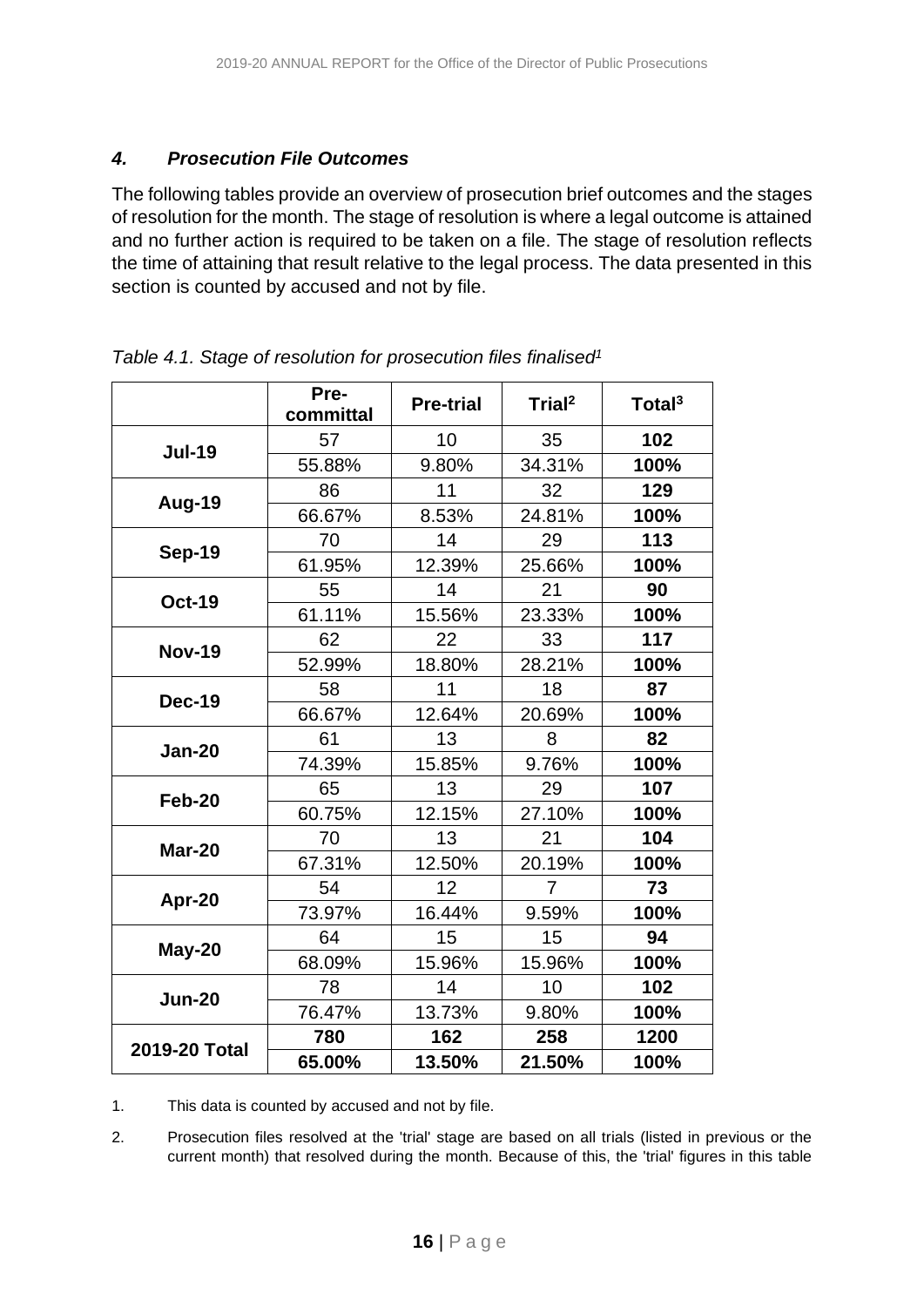will not match the figures in *Section 5 Trial Outcomes* which are based on trials listed for hearing in the month.

3. The total number of prosecution files in this table will not equal the total number of files closed in each month (Table 1.1). This is because Table 4.1 relates to only prosecution files (counted by accused) whereas Table 1.1 counts by file and includes Prosecutions, Appeals, Confiscations, Mental Impairment matters, Bail Reviews, Habitual Sexual Offender matters, Magistrates Court Prosecutions, Opinions, Non-Parole Period matters, Breach Bonds, Drug Court matters and Adjudications.

The following table provides a breakdown of the prosecution file outcomes attained within each resolution stage identified in Table 4.1.

|               | <b>Committed</b><br>for<br>sentence | <b>Tender no</b><br>evidence | <b>Pleads</b><br>guilty<br>(Magistrates<br>Court) | No case<br>to answer | <b>Other</b><br>(including<br>return to<br><b>SAPOL)</b> | <b>Total</b> |
|---------------|-------------------------------------|------------------------------|---------------------------------------------------|----------------------|----------------------------------------------------------|--------------|
| <b>Jul-19</b> | 39                                  | 8                            | 6                                                 | $\mathbf{1}$         | 3                                                        | 57           |
|               | 68.42%                              | 14.04%                       | 10.53%                                            | 1.75%                | 5.26%                                                    | 100%         |
| Aug-19        | 61                                  | 16                           | 8                                                 | 0                    | 1                                                        | 86           |
|               | 70.93%                              | 18.60%                       | 9.30%                                             | 0%                   | 1.16%                                                    | 100%         |
| <b>Sep-19</b> | 45                                  | 12                           | 10                                                | 1                    | $\overline{2}$                                           | 70           |
|               | 64.29%                              | 17.14%                       | 14.29%                                            | 1.43%                | 2.86%                                                    | 100%         |
| <b>Oct-19</b> | 32                                  | 14                           | $\overline{4}$                                    | $\overline{0}$       | 5                                                        | 55           |
|               | 58.18%                              | 25.45%                       | 7.27%                                             | 0%                   | 9.09%                                                    | 100%         |
| <b>Nov-19</b> | 41                                  | 9                            | 9                                                 | 0                    | 3                                                        | 62           |
|               | 66.13%                              | 14.52%                       | 14.52%                                            | 0%                   | 4.84%                                                    | 100%         |
| <b>Dec-19</b> | 41                                  | 7                            | 7                                                 | 0                    | 3                                                        | 58           |
|               | 70.69%                              | 12.07%                       | 12.07%                                            | 0%                   | 5.17%                                                    | 100%         |
| <b>Jan-20</b> | 48                                  | 11                           | 9                                                 | $\overline{0}$       | 3                                                        | 71           |
|               | 67.61%                              | 15.49%                       | 12.68%                                            | 0%                   | 4.23%                                                    | 100%         |
| Feb-20        | 47                                  | 3                            | 11                                                | $\overline{0}$       | $\overline{4}$                                           | 65           |
|               | 72.31%                              | 4.62%                        | 16.92%                                            | 0%                   | 6.15%                                                    | 100%         |
| Mar-20        | 42                                  | 10                           | 18                                                | 0                    | $\overline{0}$                                           | 70           |
|               | 60.00%                              | 14.29%                       | 25.71%                                            | 0%                   | 0%                                                       | 100%         |
|               | 36                                  | $\overline{7}$               | 11                                                | $\overline{0}$       | $\Omega$                                                 | 54           |
| Apr-20        | 66.67%                              | 12.96%                       | 20.37%                                            | 0%                   | 0%                                                       | 100%         |
|               | 40                                  | 9                            | 11                                                | 0                    | $\overline{4}$                                           | 64           |
| May-20        | 62.50%                              | 14.06%                       | 17.19%                                            | 0%                   | 6.25%                                                    | 100%         |
| <b>Jun-20</b> | 53                                  | $\overline{7}$               | 16                                                | $\overline{0}$       | $\overline{2}$                                           | 78           |
|               | 67.95%                              | 8.97%                        | 20.51%                                            | 0%                   | 2.56%                                                    | 100%         |
| 2019-20       | 525                                 | 113                          | 120                                               | $\overline{2}$       | 30                                                       | 790          |
| <b>Total</b>  | 66.46%                              | 14.30%                       | 15.19%                                            | 0%                   | 3.80%                                                    | 100%         |

*Table 4.2. Outcomes of prosecution files resolved during the pre-committal stage*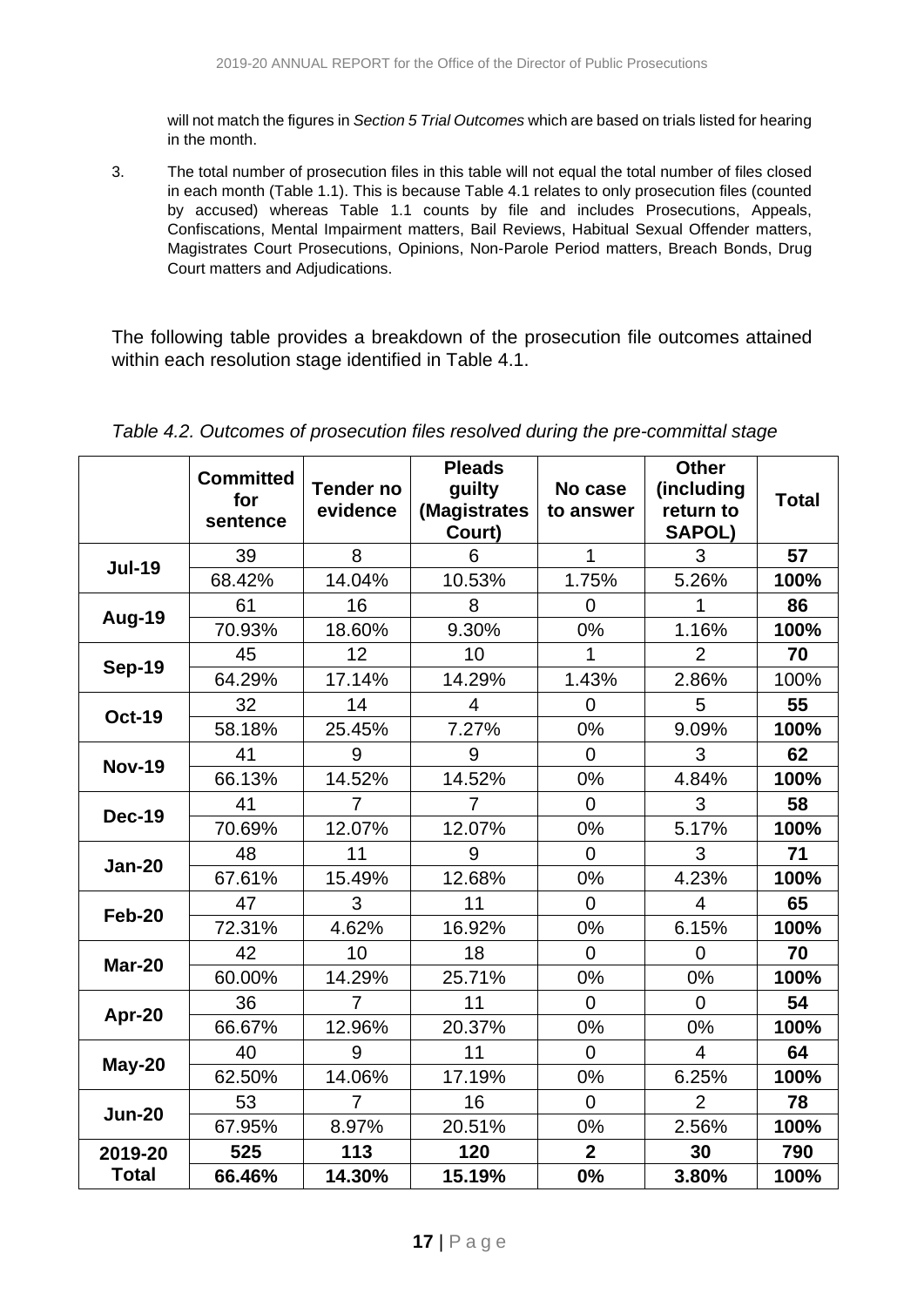|               | <b>Guilty plea</b><br>(all/some/lesser) | <b>Nolle</b><br>Prosequi | <b>White</b><br>Paper | Other $1$      | <b>Total</b> |
|---------------|-----------------------------------------|--------------------------|-----------------------|----------------|--------------|
|               | 4                                       | 3                        | 2                     |                | 10           |
| <b>Jul-19</b> | 40.00%                                  | 30.00%                   | 20.00%                | 10.00%         | 100%         |
|               | 7                                       |                          |                       | $\overline{2}$ | 11           |
| Aug-19        | 63.64%                                  | 9.09%                    | 9.09%                 | 18.18%         | 100%         |
| <b>Sep-19</b> | 6                                       | 5                        | 3                     | 0              | 14           |
|               | 42.86%                                  | 35.71%                   | 21.43%                | 0%             | 100%         |
| <b>Oct-19</b> | 10                                      | $\overline{2}$           |                       | 1              | 14           |
|               | 71.43%                                  | 14.29%                   | 7.14%                 | 7.14%          | 100%         |
| <b>Nov-19</b> | 13                                      | 3                        | 6                     | 0              | 22           |
|               | 59.09%                                  | 13.64%                   | 27.27%                | 0%             | 100%         |
| <b>Dec-19</b> | 6                                       | 3                        | 2                     | 0              | 11           |
|               | 54.55%                                  | 27.27%                   | 18.18%                | 0%             | 100%         |
| <b>Jan-20</b> | 10                                      | 3                        |                       | $\overline{0}$ | 14           |
|               | 71.43%                                  | 21.43%                   | 7.14%                 | 0%             | 100%         |
| Feb-20        | 10                                      |                          |                       |                | 13           |
|               | 76.92%                                  | 7.69%                    | 7.69%                 | 7.69%          | 100%         |
| <b>Mar-20</b> | 8                                       |                          | $\overline{2}$        | 2              | 13           |
|               | 61.54%                                  | 7.69%                    | 15.38%                | 15.38%         | 100%         |
| Apr-20        | 4                                       | 3                        | $\overline{4}$        | 1              | 12           |
|               | 33.33%                                  | 25.00%                   | 33.33%                | 8.33%          | 100%         |
| May-20        | 13                                      |                          | $\Omega$              |                | 15           |
|               | 86.67%                                  | 6.67%                    | 0%                    | 6.67%          | 100%         |
| <b>Jun-20</b> | 8                                       |                          | $\overline{4}$        | 1              | 14           |
|               | 57.14%                                  | 7.14%                    | 28.57%                | 7.14%          | 100%         |
| 2019-20       | 99                                      | 27                       | 27                    | 10             | 163          |
| <b>Total</b>  | 60.74%                                  | 16.56%                   | 16.56%                | 6.13%          | 100%         |

*Table 4.3. Outcomes of prosecution files resolved during the post-committal pre-trial stage*

1. 'Other' includes matters where the accused is mentally unfit to stand trial or found to be mentally incompetent.

| Table 4.4. Outcomes of prosecution files resolved during the trial stage <sup>1</sup> |  |  |  |  |
|---------------------------------------------------------------------------------------|--|--|--|--|
|---------------------------------------------------------------------------------------|--|--|--|--|

|               | <b>Guilty</b><br>plea<br>(all/some/<br>lesser) | <b>Not</b><br>guilty<br>verdict | <b>Guilty</b><br>verdict<br>(all/some/<br>lesser) | <b>Nolle</b><br>Prosequi | Other <sup>2</sup> | <b>Total</b> |
|---------------|------------------------------------------------|---------------------------------|---------------------------------------------------|--------------------------|--------------------|--------------|
| <b>Jul-19</b> | 14                                             |                                 | 10                                                | 2                        |                    | 35           |
|               | 40.00%                                         | 22.86%                          | 28.57%                                            | 5.71%                    | 2.86%              | 100%         |
|               | 11                                             | 6                               | 13                                                | 2                        |                    | 32           |
| Aug-19        | 34.38%                                         | 18.75%                          | 40.63%                                            | 6.25%                    | 0%                 | 100%         |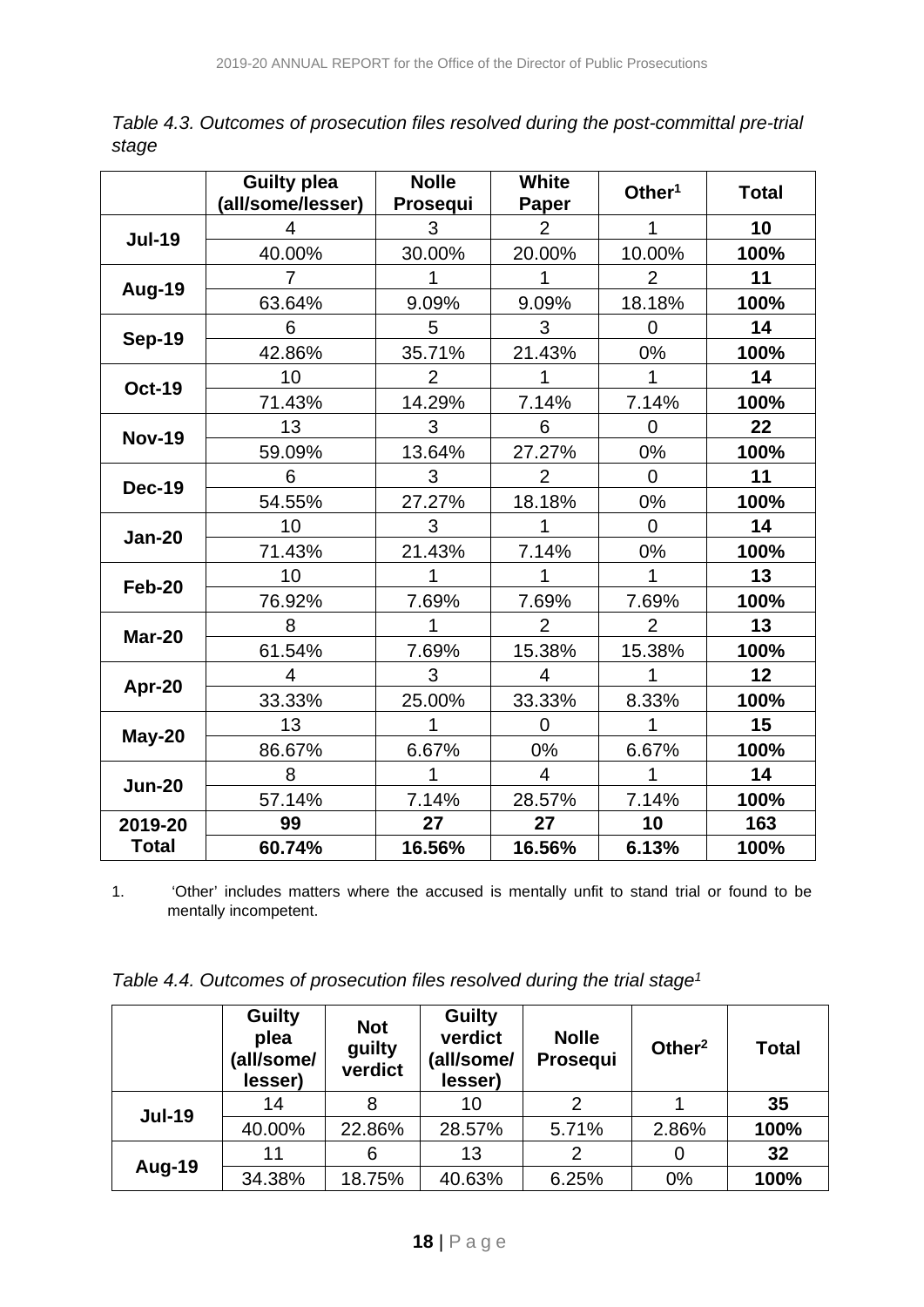|               | 10     | 13             | 5        |        | $\Omega$       | 29   |
|---------------|--------|----------------|----------|--------|----------------|------|
| <b>Sep-19</b> | 34.48% | 44.83%         | 17.24%   | 3.45%  | $0\%$          | 100% |
|               | 5      | 3              | 10       | 3      | $\Omega$       | 21   |
| <b>Oct-19</b> | 23.81% | 14.29%         | 47.62%   | 14.29% | $0\%$          | 100% |
|               | 12     | 4              | 14       | 3      | $\Omega$       | 33   |
| <b>Nov-19</b> | 36.36% | 12.12%         | 42.42%   | 9.09%  | $0\%$          | 100% |
|               | 7      | $\overline{2}$ | 9        | 0      | 0              | 18   |
| <b>Dec-19</b> | 38.89% | 11.11%         | 50.00%   | 0%     | $0\%$          | 100% |
|               | 4      | 2              |          | 1      | 0              | 8    |
| <b>Jan-20</b> | 50.00% | 25.00%         | 12.50%   | 12.50% | $0\%$          | 100% |
|               | 7      | 11             | 6        | 5      | $\Omega$       | 29   |
| Feb-20        | 24.14% | 37.93%         | 20.69%   | 17.24% | 0%             | 100% |
| Mar-20        | 8      | 4              | 4        | 5      | 0              | 21   |
|               | 38.10% | 19.05%         | 19.05%   | 23.81% | $0\%$          | 100% |
|               | 2      | 2              | 3        | 0      | 0              | 7    |
| Apr-20        | 28.57% | 28.57%         | 42.86%   | 0%     | $0\%$          | 100% |
|               | 4      | $\overline{2}$ | 3        | 5      |                | 15   |
| May-20        | 26.67% | 13.33%         | 20.00%   | 33.33% | 6.67%          | 100% |
|               | 4      | 5              | $\Omega$ | 1      | $\Omega$       | 10   |
| <b>Jun-20</b> | 40.00% | 50.00%         | 0.00%    | 10.00% | $0\%$          | 100% |
| 2019-20       | 88     | 62             | 78       | 28     | $\overline{2}$ | 258  |
| Total         | 34.11% | 24.03%         | 30.23%   | 10.85% | 0.78%          | 100% |

1. The trial stage commences one week prior to the date on which the trial was listed to commence and continues up until the closure of the file (not including any appeal). The proportion of guilty pleas and verdicts within this table correspond only to the number of files that were finalised during the trial stage concluding in the report month and are not representative of the overall conviction rate which includes pleas arising from the post-committal pre-trial stage. For conviction rates please refer to Tables 3.1 and 3.2.

2. 'Other' includes matters where the accused is mentally unfit to stand trial or found to be mentally incompetent.

Data from previous years (where applicable) is available at:<https://data.sa.gov.au/data/dataset>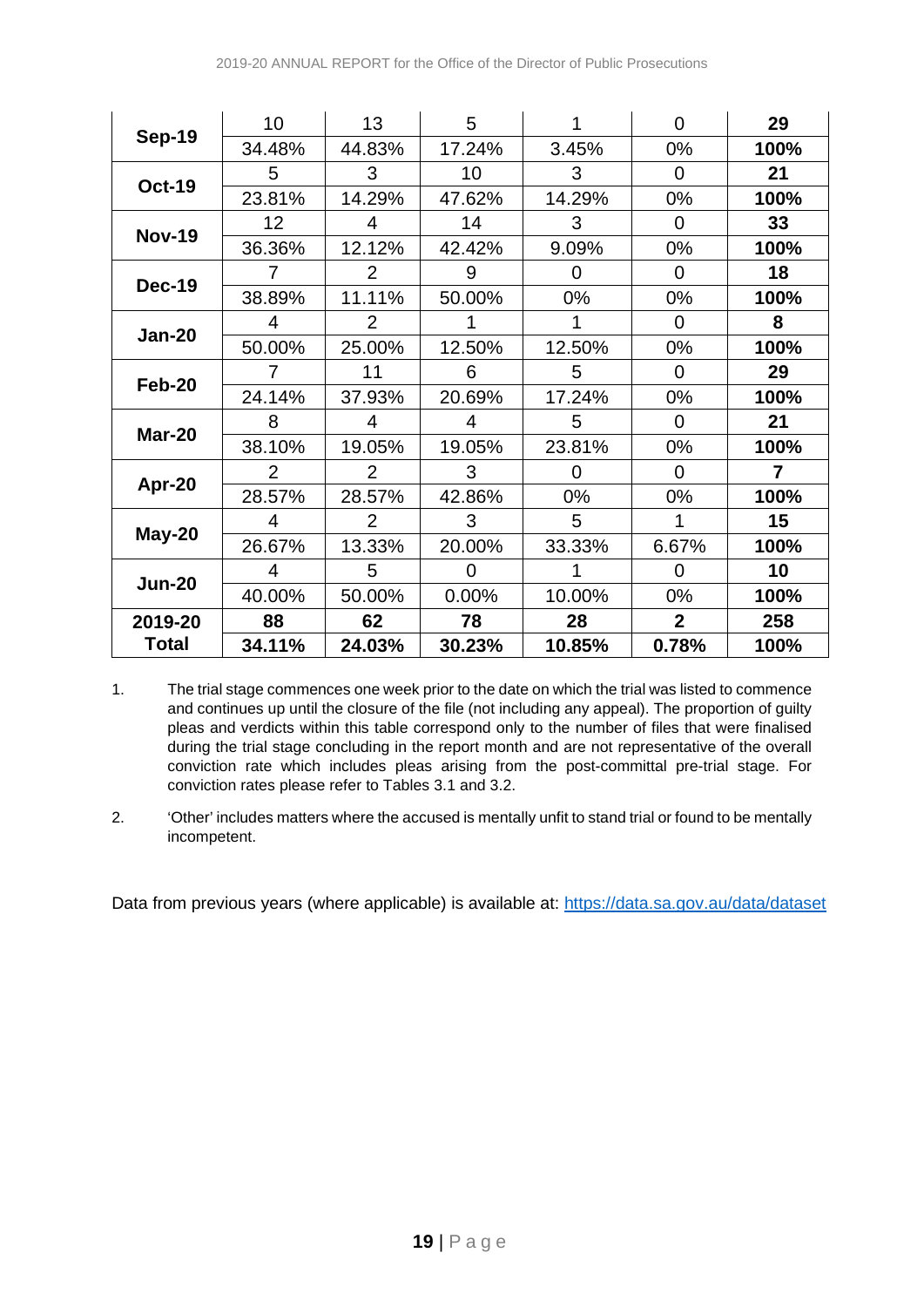#### *5. Trial Outcomes*

Outcomes represent all possible outcomes of the prosecution process that occurred during the trial stage whereas resolutions represent only outcomes where no further action is required to be taken on a file. Trial outcomes reported in this part reflect the outcomes for trials listed to be heard during the month. Those trials may not have concluded during the same month. Hence, there will be a difference between trial outcomes in the data provided in previous tables because they relate to different data concepts.

| Table 5.1. Summary of outcomes (by accused) for trials listed for hearing in the |  |
|----------------------------------------------------------------------------------|--|
| period (includes verdicts) <sup>1</sup>                                          |  |

|               | <b>Trials that</b> | <b>Trials that</b><br>resolved in | <b>Trials with</b><br>no | <b>Trials</b><br>commencing |              |
|---------------|--------------------|-----------------------------------|--------------------------|-----------------------------|--------------|
|               | resolved           | the same                          | resolution in            | in the month                |              |
|               | before the         | month that                        | the month                | listed but not              | <b>Total</b> |
|               | month of trial     | the trial was                     | that the trial           | resolved until              |              |
|               |                    | listed                            | was listed <sup>2</sup>  | a later month <sup>3</sup>  |              |
| <b>Jul-19</b> | 26                 | 29                                | 16                       | $\overline{7}$              | 78           |
|               | 33.33%             | 37.18%                            | 20.51%                   | 8.97%                       | 100%         |
| Aug-19        | 7                  | 27                                | 18                       | $\overline{2}$              | 54           |
|               | 12.96%             | 50.00%                            | 33.33%                   | 3.70%                       | 100%         |
| <b>Sep-19</b> | 13                 | 30                                | 17                       | 5                           | 65           |
|               | 20.00%             | 46.15%                            | 26.15%                   | 7.69%                       | 100%         |
| <b>Oct-19</b> | 11                 | 20                                | 11                       | $\overline{2}$              | 44           |
|               | 25.00%             | 45.45%                            | 25.00%                   | 4.55%                       | 100%         |
| <b>Nov-19</b> | 15                 | 28                                | 8                        | $\overline{2}$              | 53           |
|               | 28.30%             | 52.83%                            | 15.09%                   | 3.77%                       | 100%         |
| <b>Dec-19</b> | 3                  | 20                                | 8                        | $\overline{0}$              | 31           |
|               | 9.68%              | 64.52%                            | 25.81%                   | 0%                          | 100%         |
| <b>Jan-20</b> | 3                  | 6                                 | 11                       | 1                           | 21           |
|               | 14.29%             | 28.57%                            | 52.38%                   | 4.76%                       | 100%         |
| <b>Feb-20</b> | 11                 | 26                                | 18                       | $\overline{7}$              | 62           |
|               | 17.74%             | 41.94%                            | 29.03%                   | 11.29%                      | 100%         |
| <b>Mar-20</b> | 19                 | 21                                | 22                       | 3                           | 65           |
|               | 29.23%             | 32.81%                            | 34.38%                   | 4.69%                       | 100%         |
| Apr-20        | 11                 | 6                                 | 3                        | 3                           | 23           |
|               | 47.83%             | 26.09%                            | 13.04%                   | 13.04%                      | 100%         |
| May-20        | 30                 | 13                                | 11                       | $\Omega$                    | 54           |
|               | 55.56%             | 24.07%                            | 20.37%                   | 0%                          | 100%         |
| <b>Jun-20</b> | 48                 | 10                                | 13                       | 9                           | 80           |
|               | 60.00%             | 12.50%                            | 16.25%                   | 11.25%                      | 100%         |
| 2019-20       | 197                | 236                               | 156                      | 41                          | 630          |
| <b>Total</b>  | 31.27%             | 37.46%                            | 24.76%                   | 6.51%                       | 100%         |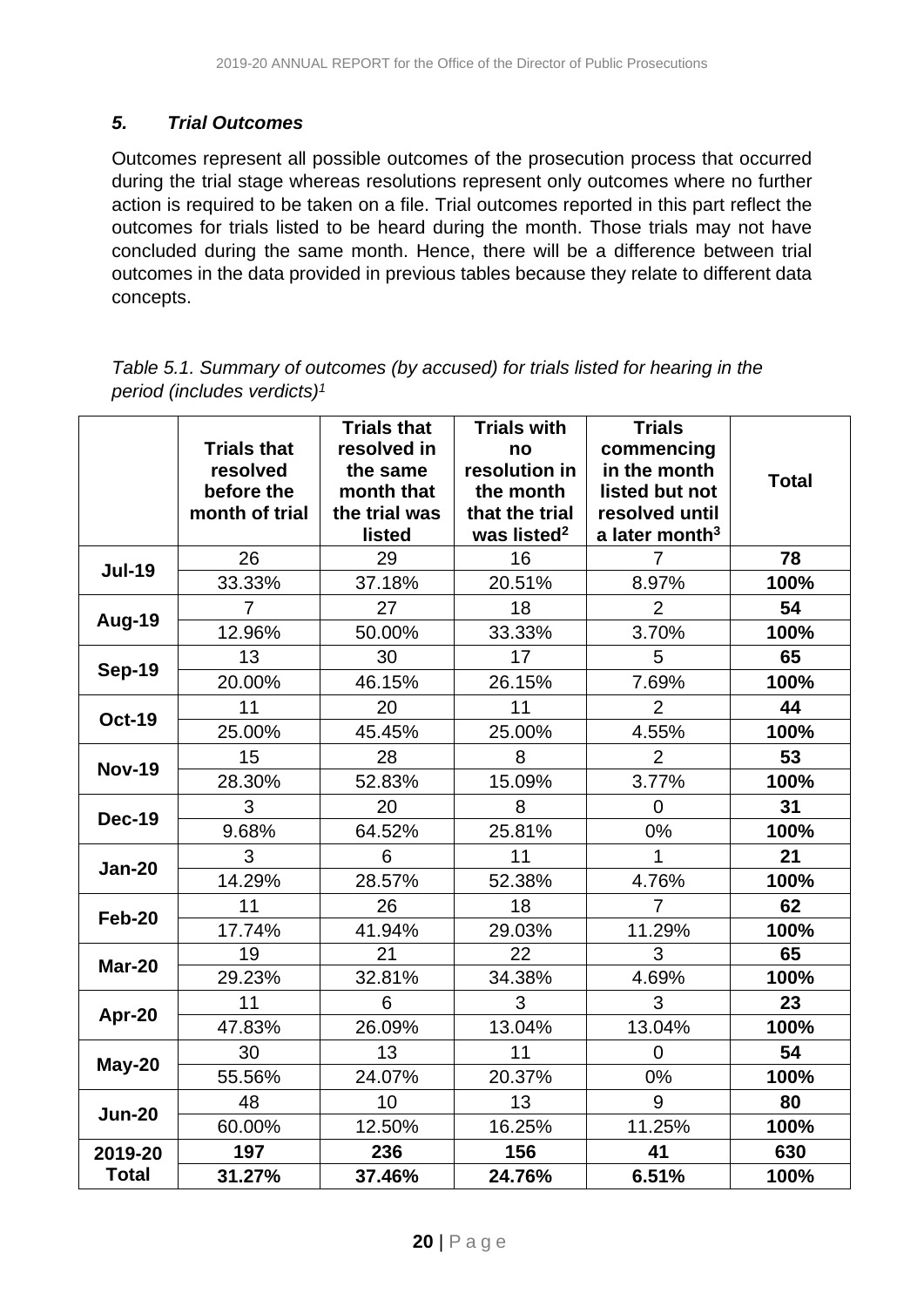- 1. Trials have been counted by accused. For November there were 2 matters with multiple accused, for December there was 1 matter with multiple accused, for January there was 1 matter with multiple accused and for February 2020 there were 2 matters with multiple accused. For April 2020 there were 4 matters with multiple accused. For June 2020 there were 5 matters with multiple accused.
- 2. No resolution includes vacated (by DPP/Defence application), judgement or decision reserved, mistrial, hung jury, no court or judge available or due to bench warrants.
- 3. Trials commencing in the month listed for hearing but not resolved until a later month includes verdicts from trials that have carried over into subsequent months.

|               | <b>Guilty</b><br><b>Verdict</b> | <b>Not Guilty</b><br><b>Verdict</b> | <b>Nolle</b><br>Prosequi | <b>Guilty</b><br>Pleas <sup>1</sup> | Other <sup>2</sup> | <b>Total</b>   |
|---------------|---------------------------------|-------------------------------------|--------------------------|-------------------------------------|--------------------|----------------|
| <b>Jul-19</b> | 8                               | 6                                   | $\overline{2}$           | 12                                  | 1                  | 29             |
|               | 27.59%                          | 20.69%                              | 6.90%                    | 41.38%                              | 3.45%              | 100%           |
|               | 10                              | 5                                   | $\overline{2}$           | 10                                  | $\overline{0}$     | 27             |
| Aug-19        | 37.04%                          | 18.52%                              | 7.41%                    | 37.04%                              | 0%                 | 100%           |
|               | 5                               | 11                                  |                          | 12                                  |                    | 30             |
| <b>Sep-19</b> | 16.67%                          | 36.67%                              | 3.33%                    | 40.00%                              | 3.33%              | 100%           |
| <b>Oct-19</b> | 8                               | 3                                   | 4                        | 5                                   | $\Omega$           | 20             |
|               | 40.00%                          | 15.00%                              | 20.00%                   | 25.00%                              | 0%                 | 100%           |
| <b>Nov-19</b> | 11                              | 4                                   | 3                        | 10                                  | $\Omega$           | 28             |
|               | 39.29%                          | 14.29%                              | 10.71%                   | 35.71%                              | 0%                 | 100%           |
| Dec-19        | 8                               | $\mathcal{P}$                       |                          | 9                                   | $\Omega$           | 20             |
|               | 40.00%                          | 10.00%                              | 5.00%                    | 45.00%                              | 0%                 | 100%           |
| <b>Jan-20</b> |                                 | $\overline{2}$                      |                          | $\overline{2}$                      | $\overline{0}$     | $6\phantom{1}$ |
|               | 16.67%                          | 33.33%                              | 16.67%                   | 33.33%                              | 0%                 | 100%           |
| <b>Feb-20</b> | 6                               | 10                                  | 3                        | 7                                   | $\Omega$           | 26             |
|               | 23.08%                          | 38.46%                              | 11.54%                   | 26.92%                              | 0%                 | 100%           |
| Mar-20        | 3                               | 3                                   | 4                        | 11                                  | $\Omega$           | 21             |
|               | 14.29%                          | 14.29%                              | 19.05%                   | 52.38%                              | 0%                 | 100%           |
|               | $\overline{2}$                  | $\overline{2}$                      |                          | 1                                   | $\Omega$           | 6              |
| Apr-20        | 33.33%                          | 33.33%                              | 16.67%                   | 16.67%                              | 0%                 | 100%           |
|               | $\overline{2}$                  | 3                                   | 5                        | 3                                   | $\overline{0}$     | 13             |
| May-20        | 15.38%                          | 23.08%                              | 38.46%                   | 23.08%                              | 0%                 | 100%           |
| <b>Jun-20</b> | 0                               | 4                                   | 2                        | 4                                   | $\Omega$           | 10             |
|               | 0%                              | 40.00%                              | 20.00%                   | 40.00%                              | 0%                 | 100%           |
| 2019-20       | 64                              | 55                                  | 29                       | 86                                  | $\overline{2}$     | 236            |
| <b>Total</b>  | 27.12%                          | 23.31%                              | 12.29%                   | 36.44%                              | 0.85%              | 100%           |

*Table 5.2. Breakdown of outcomes from the trials that resolved in the month*

1. Pleas include where a plea was received on the day of or prior to the day of trial or where there was a plea change during the trial.

2. 'Other' includes mental incompetence and unfitness to stand trial.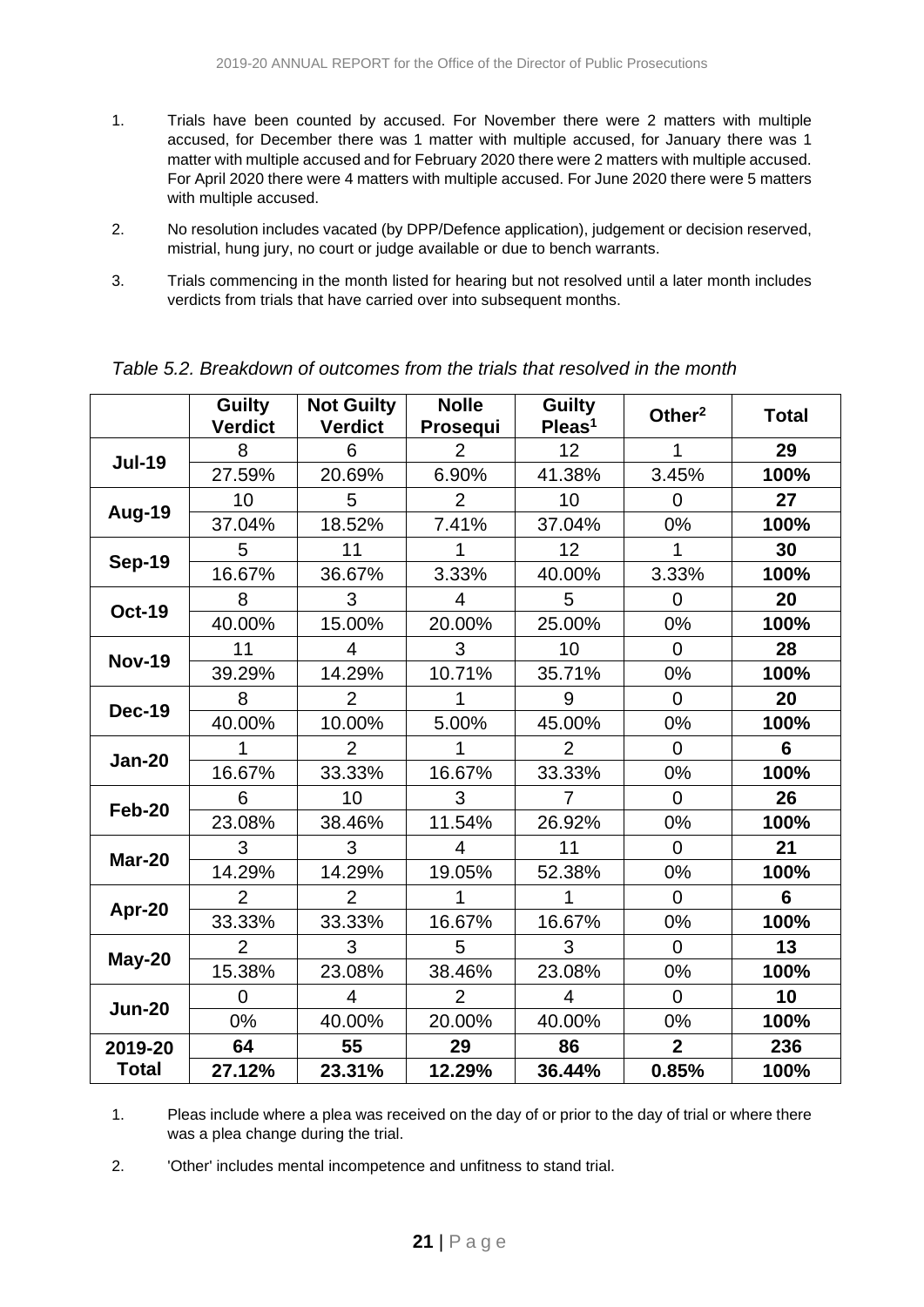|               | Vacated <sup>1</sup> | Judgement/<br><b>Decision</b><br><b>Reserved</b> | <b>Mistrial</b> | Hung<br>Jury   | <b>Other</b>   | <b>Total</b> |
|---------------|----------------------|--------------------------------------------------|-----------------|----------------|----------------|--------------|
|               | 6                    | 6                                                | 3               | $\overline{0}$ | 1 <sup>2</sup> | 16           |
| <b>Jul-19</b> | 37.50%               | 37.50%                                           | 18.75%          | 0%             | 6.25%          | 100%         |
|               | 9                    | 7                                                | $\overline{0}$  | $\overline{2}$ | $\overline{0}$ | 18           |
| Aug-19        | 50.00%               | 38.89%                                           | 0%              | 11.11%         | 0%             | 100%         |
|               | 11                   | 4                                                | $\overline{2}$  | $\bf{0}$       | $\mathbf{0}$   | 17           |
| <b>Sep-19</b> | 64.71%               | 23.53%                                           | 11.76%          | 0%             | 0%             | 100%         |
|               | 6                    | 3                                                | 1               | 1              | $\overline{0}$ | 11           |
| <b>Oct-19</b> | 54.55%               | 27.27%                                           | 9.09%           | 9.09%          | $0\%$          | 100%         |
|               | 4                    | $\overline{2}$                                   | 1               | 1              | $\overline{0}$ | 8            |
| <b>Nov-19</b> | 50.00%               | 25.00%                                           | 12.50%          | 12.50%         | 0%             | 100%         |
| <b>Dec-19</b> | 6                    | $\overline{2}$                                   | $\overline{0}$  | $\overline{0}$ | $\overline{0}$ | 8            |
|               | 75.00%               | 25.00%                                           | 0%              | 0%             | 0%             | 100%         |
| <b>Jan-20</b> | 5                    | 5                                                | $\overline{0}$  | 1              | $\overline{0}$ | 11           |
|               | 45.45%               | 45.45%                                           | 0%              | 9.09%          | 0%             | 100%         |
| <b>Feb-20</b> | 12                   | $\overline{\mathcal{L}}$                         | $\overline{2}$  | $\Omega$       | $\overline{0}$ | 18           |
|               | 66.67%               | 22.22%                                           | 11.11%          | 0%             | 0%             | 100%         |
| <b>Mar-20</b> | 16                   | 3                                                | $\overline{2}$  | $\overline{0}$ | 1 <sup>3</sup> | 22           |
|               | 72.73%               | 13.64%                                           | 9.09%           | 0%             | 4.55%          | 100%         |
| Apr-20        | 3                    | 0                                                | $\overline{0}$  | $\overline{0}$ | $\overline{0}$ | 3            |
|               | 100%                 | 0%                                               | 0%              | 0%             | 0%             | 100%         |
| May-20        | 5                    | 4                                                | $\overline{2}$  | $\overline{0}$ | $\overline{0}$ | 11           |
|               | 45.45%               | 36.36%                                           | 18.18%          | 0%             | 0%             | 100%         |
| <b>Jun-20</b> | $\overline{2}$       | 9                                                | $\overline{2}$  | $\overline{0}$ | $\overline{0}$ | 13           |
|               | 15.38%               | 69.23%                                           | 15.38%          | 0%             | 0%             | 100%         |
| 2019-20       | 85                   | 49                                               | 15              | 5              | $\overline{2}$ | 156          |
| <b>Total</b>  | 54.49%               | 31.41%                                           | 9.62%           | 3.21%          | 1.28%          | 100%         |

*Table 5.3. Breakdown of the reasons why trials listed for hearing were not resolved in the same month*

1. Reasons are summarised in Table 5.4.

2. Trial by Judge Alone was adjourned to November 2020.

3. E-Crime material and witness were not available.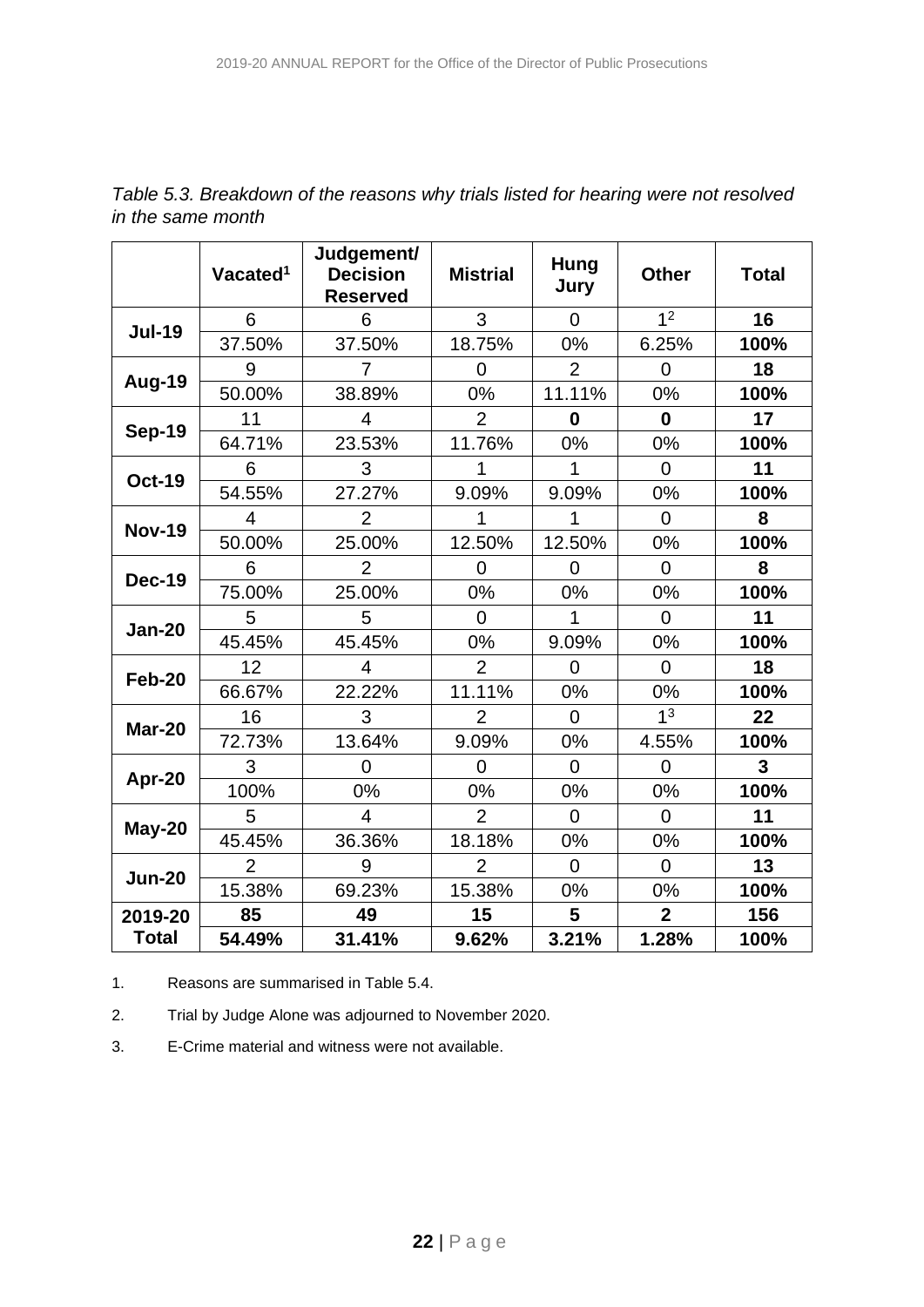*Table 5.4. Breakdown of reasons for trials listed in a month and vacated in that month*

|               | <b>Defence</b><br><b>Applicati</b><br>on | <b>DPP</b><br><b>Applica</b><br>tion | <b>Joint</b><br><b>Applicati</b><br>on | <b>No</b><br>judge/No<br><b>Court</b><br>available | <b>Other</b>   | <b>Bench</b><br>Warrant <sup>1</sup> | <b>COVID-</b><br>19 | <b>Total</b>            |
|---------------|------------------------------------------|--------------------------------------|----------------------------------------|----------------------------------------------------|----------------|--------------------------------------|---------------------|-------------------------|
| <b>Jul-19</b> | $\overline{4}$                           | 1                                    | $\Omega$                               | 1                                                  | $\overline{0}$ | $\overline{0}$                       | $\overline{0}$      | 6                       |
|               | 66.67%                                   | 16.67%                               | 0%                                     | 16.67%                                             | 0%             | 0%                                   | 0%                  | 100%                    |
|               | 5                                        | $\overline{2}$                       | $\overline{1}$                         | 1                                                  | $\overline{0}$ | $\overline{0}$                       | $\overline{0}$      | 9                       |
| Aug-19        | 55.56%                                   | 22.22%                               | 11.11%                                 | 11.11%                                             | 0%             | 0%                                   | 0%                  | 100%                    |
| <b>Sep-19</b> | 6                                        | 3                                    | $\overline{0}$                         | 1                                                  | 1              | $\Omega$                             | $\overline{0}$      | 11                      |
|               | 60.00%                                   | 30.00%                               | 0%                                     | 10.00%                                             | 10.00%         | 0%                                   | 0%                  | 110%                    |
| <b>Oct-19</b> | 3                                        | $\overline{0}$                       | $\overline{0}$                         | $\overline{2}$                                     | $\overline{0}$ | 1                                    | $\overline{0}$      | $6\phantom{1}6$         |
|               | 50.00%                                   | 0%                                   | 0%                                     | 33.00%                                             | 0%             | 17.00%                               | 0%                  | 100%                    |
| <b>Nov-19</b> | 1                                        | 1                                    | $\overline{0}$                         | $\overline{2}$                                     | $\overline{0}$ | $\overline{0}$                       | $\mathbf 0$         | $\overline{\mathbf{4}}$ |
|               | 25.00%                                   | 25.00%                               | 0%                                     | 50.00%                                             | 0%             | 0%                                   | 0%                  | 100%                    |
| <b>Dec-19</b> | 6                                        | $\overline{0}$                       | $\Omega$                               | $\Omega$                                           | $\overline{0}$ | $\Omega$                             | $\mathbf{0}$        | $6\phantom{a}$          |
|               | 100%                                     | 0%                                   | 0%                                     | 0%                                                 | 0%             | 0%                                   | 0%                  | 100%                    |
| <b>Jan-20</b> | 3                                        | $\overline{0}$                       | $\overline{0}$                         | 1                                                  | $\overline{0}$ | 1                                    | $\mathbf 0$         | 5                       |
|               | 60.00%                                   | 0%                                   | 0%                                     | 20.00%                                             | 0%             | 20.00%                               | 0%                  | 100%                    |
| <b>Feb-20</b> | 5                                        | $\overline{2}$                       | $\overline{0}$                         | 3                                                  | $\overline{0}$ | $\overline{2}$                       | $\bf{0}$            | 12                      |
|               | 41.67%                                   | 16.67%                               | 0%                                     | 25.00%                                             | 0%             | 16.67%                               | 0%                  | 100%                    |
| <b>Mar-20</b> | $\overline{4}$                           | $\overline{2}$                       | $\overline{0}$                         | 1                                                  | 1              | $\Omega$                             | 9                   | 17                      |
|               | 23.53%                                   | 11.76%                               | 0%                                     | 5.88%                                              | 5.88%          | 0%                                   | 52.94%              | 100%                    |
|               | $\overline{0}$                           | $\overline{0}$                       | 1                                      | $\overline{0}$                                     | $\overline{0}$ | $\overline{0}$                       | $\overline{2}$      | 3 <sup>2</sup>          |
| Apr-20        | 0%                                       | 0%                                   | 33.33%                                 | 0%                                                 | 0%             | 0%                                   | 66.67%              | 100%                    |
| <b>May-20</b> | $\overline{2}$                           | $\overline{0}$                       | $\overline{0}$                         | $\overline{0}$                                     | $\overline{0}$ | $\overline{0}$                       | 3                   | 5 <sup>3</sup>          |
|               | 40.00%                                   | 0%                                   | 0%                                     | 0%                                                 | 0%             | 0%                                   | 60.00%              | 100%                    |
| <b>Jun-20</b> | 1                                        | $\overline{0}$                       | $\overline{0}$                         | $\overline{0}$                                     | $\overline{0}$ | $\overline{0}$                       | 1                   | 2 <sup>4</sup>          |
|               | 50.00%                                   | 0%                                   | $0\%$                                  | 0%                                                 | 0%             | 0%                                   | 50.00%              | 100%                    |
| 2019-20       | 40                                       | 11                                   | $\overline{2}$                         | 12                                                 | $\overline{2}$ | $\overline{\mathbf{4}}$              | 15                  | 86                      |
| <b>Total</b>  | 46.51%                                   | 12.79%                               | 2.33%                                  | 13.95%                                             | 2.33%          | 4.65%                                | 17.44%              | 100%                    |

1. A 'Bench Warrant' is issued when an accused does not appear for trial.

2. 9 trials listed for April 2020 were vacated in prior months due to COVID-19.

3. 18 trials listed for May 2020 were vacated in prior months due to COVID-19.

4. 29 trials listed for June 2020 were vacated in prior months due to COVID-19.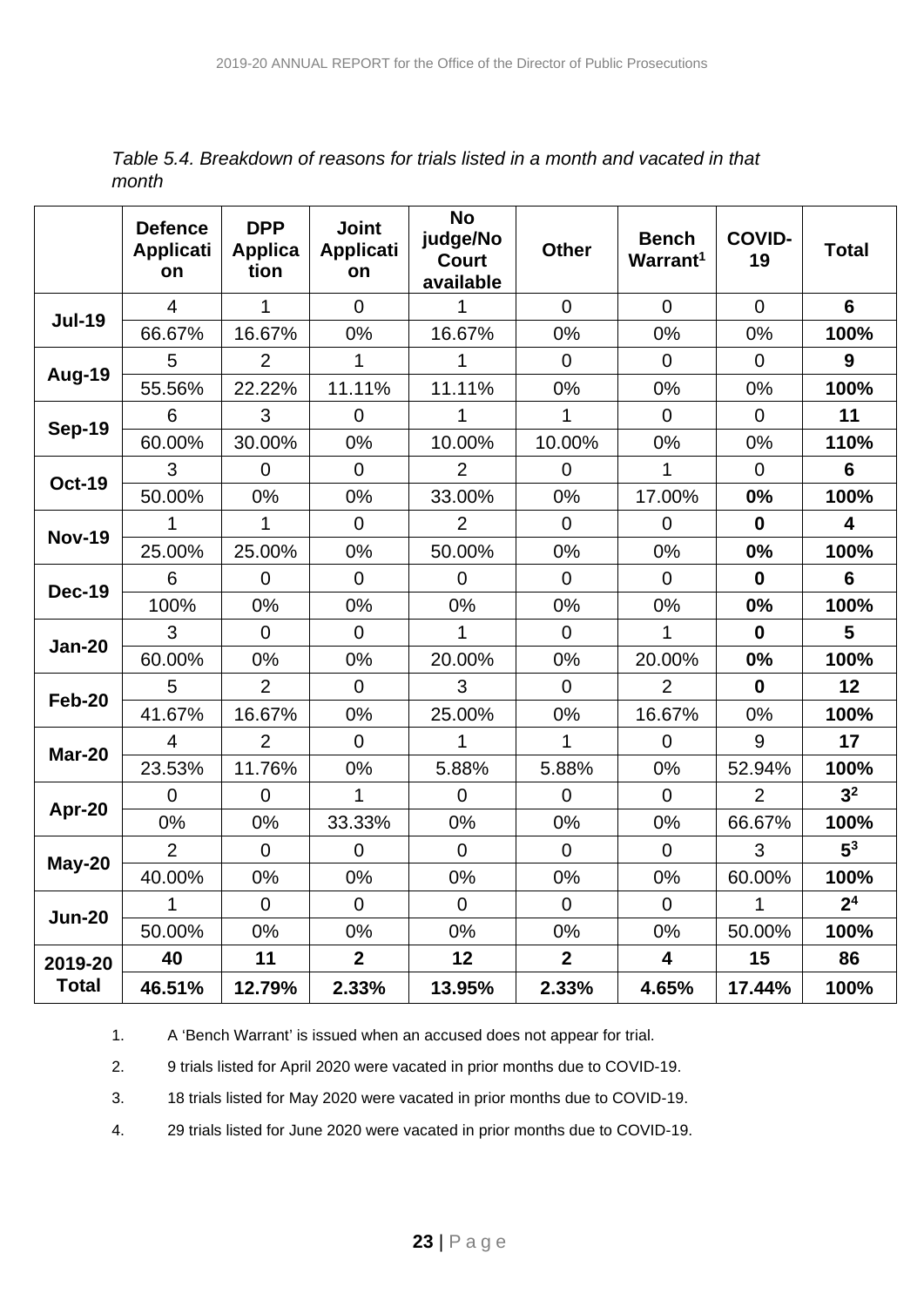| <b>Month listed</b> | Number of<br>vacated trials |
|---------------------|-----------------------------|
| Mar-20              |                             |
| Apr-20              | 11                          |
| $May-20$            | 16                          |
| $Jun-20$            | 29                          |
| 2019-20 Total       | 65                          |

*Table 5.5. Trials vacated due to COVID-191*

1. The data outlined in this table has been counted by trial and will therefore differ to the data summarised in previous tables as they were counted by accused.

Data from previous years (where applicable) is available at:<https://data.sa.gov.au/data/dataset>

#### *6. Appeal Outcomes*

| Table 6.1. Outcomes of Appeal Applications by DPP |  |  |  |  |  |
|---------------------------------------------------|--|--|--|--|--|
|---------------------------------------------------|--|--|--|--|--|

| <b>Outcome</b>      | <b>Against</b><br><b>Sentence</b> | <b>Against</b><br><b>Conviction</b> | <b>Other</b><br><b>Grounds</b> |
|---------------------|-----------------------------------|-------------------------------------|--------------------------------|
| Allowed             |                                   |                                     |                                |
| <b>Dismissed</b>    |                                   |                                     |                                |
| Other               |                                   |                                     |                                |
| Withdrawn/Abandoned |                                   |                                     |                                |
| Γotal               |                                   |                                     |                                |

|  |  |  | Table 6.2. Outcomes of Appeal Applications by Defence |  |
|--|--|--|-------------------------------------------------------|--|
|--|--|--|-------------------------------------------------------|--|

| <b>Outcome</b>     | <b>Against</b><br><b>Sentence</b> | <b>Against</b><br><b>Conviction</b> |
|--------------------|-----------------------------------|-------------------------------------|
| Conviction quashed |                                   | 12                                  |
| Sentence reduced   | 12                                |                                     |
| Appeal dismissed   | 16                                | 28                                  |
| Other              |                                   |                                     |
| <b>otal</b>        | ??                                |                                     |

Data from previous years is available at:<https://data.sa.gov.au/data/dataset>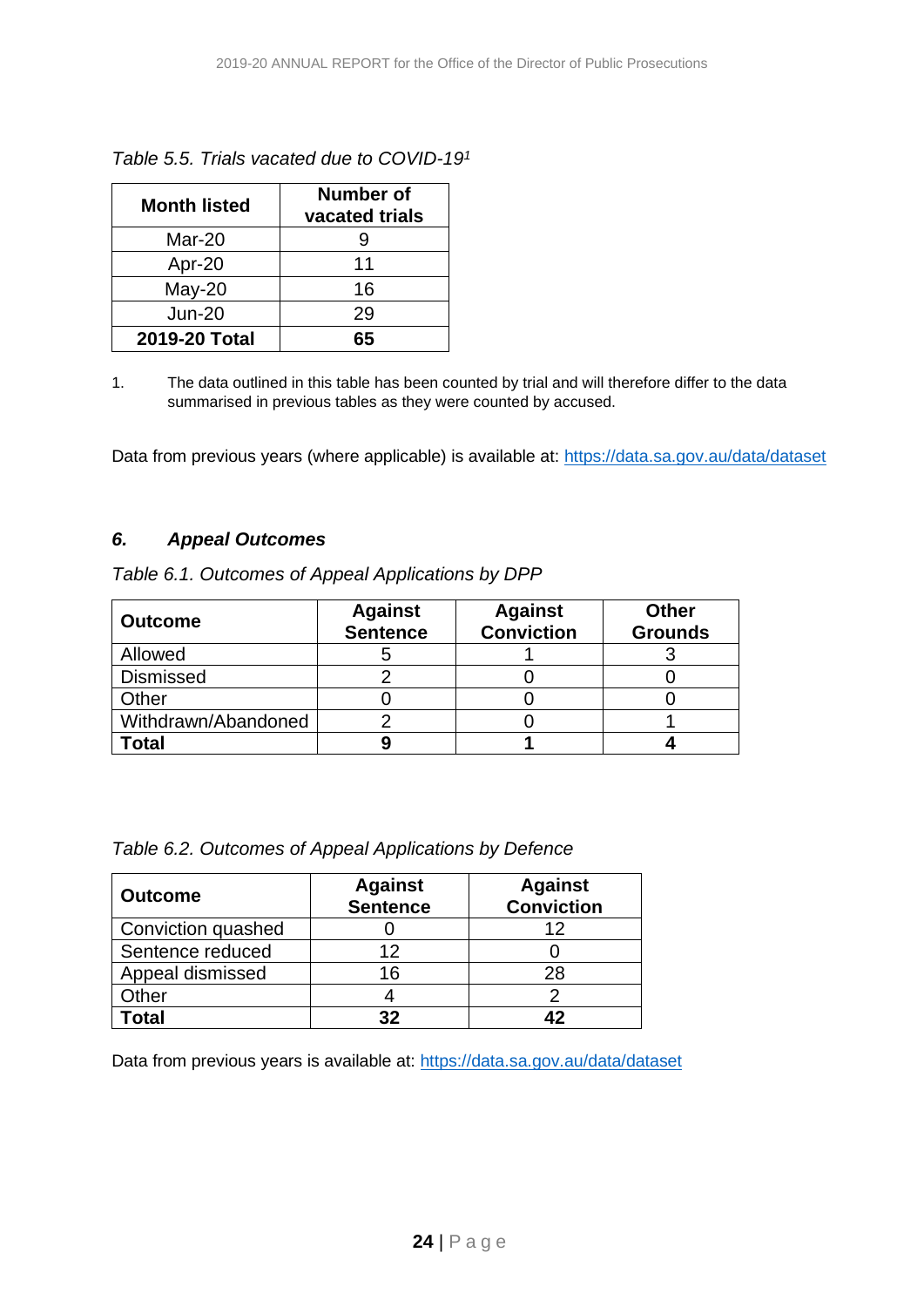#### *7. Adjudication Outcomes*

*Table 7.1. Adjudication Outcomes* 

| <b>Outcome</b>           | <b>Count</b> | ℅    |
|--------------------------|--------------|------|
| Major Indictable         | 2272         | 75%  |
| Minor Indictable/Summary | 576          | 19%  |
| Do not lay charges       | 108          | 4%   |
| Other                    | 55           | 2%   |
| <b>Total Finalised</b>   | 3011         | 100% |

Data from previous years is available at:<https://data.sa.gov.au/data/dataset>

#### <span id="page-24-0"></span>**ODPP contribution to whole of Government objectives**

| Key objective          | <b>ODPP's contribution</b>                                                                                           |
|------------------------|----------------------------------------------------------------------------------------------------------------------|
| <b>Better Services</b> | Ensuring that vulnerable victims and witnesses are<br>supported throughout the criminal prosecution<br>process.      |
|                        | Contributing to a timely and accessible criminal<br>justice system.                                                  |
|                        | Contributing to the delivery of Criminal Justice<br>Sector reforms.                                                  |
|                        | Exploring technologies and best practice to ensure<br>criminal prosecution processes are efficient and<br>effective. |
|                        | Provides an effective, efficient and impartial<br>prosecution service.                                               |

#### <span id="page-24-1"></span>**ODPP specific objectives and performance**

| <b>ODPP</b> objectives                                           | <b>Indicators</b>                                                                                                         | <b>Performance</b>                                                                                                                                                                                    |
|------------------------------------------------------------------|---------------------------------------------------------------------------------------------------------------------------|-------------------------------------------------------------------------------------------------------------------------------------------------------------------------------------------------------|
| Ongoing<br>implementation of<br>Major Indictable<br>Reform (MIR) | Continued involvement with<br>MIR in relation to legal and<br>procedural changes in the<br>criminal justice jurisdiction. | The Office has undertaken a<br>significant analysis of<br>resourcing and efficiencies<br>associated with the<br>recommendations made by<br>the Honourable Brian Martin<br>AO QC in his 2019 review of |
|                                                                  |                                                                                                                           | the MIR.                                                                                                                                                                                              |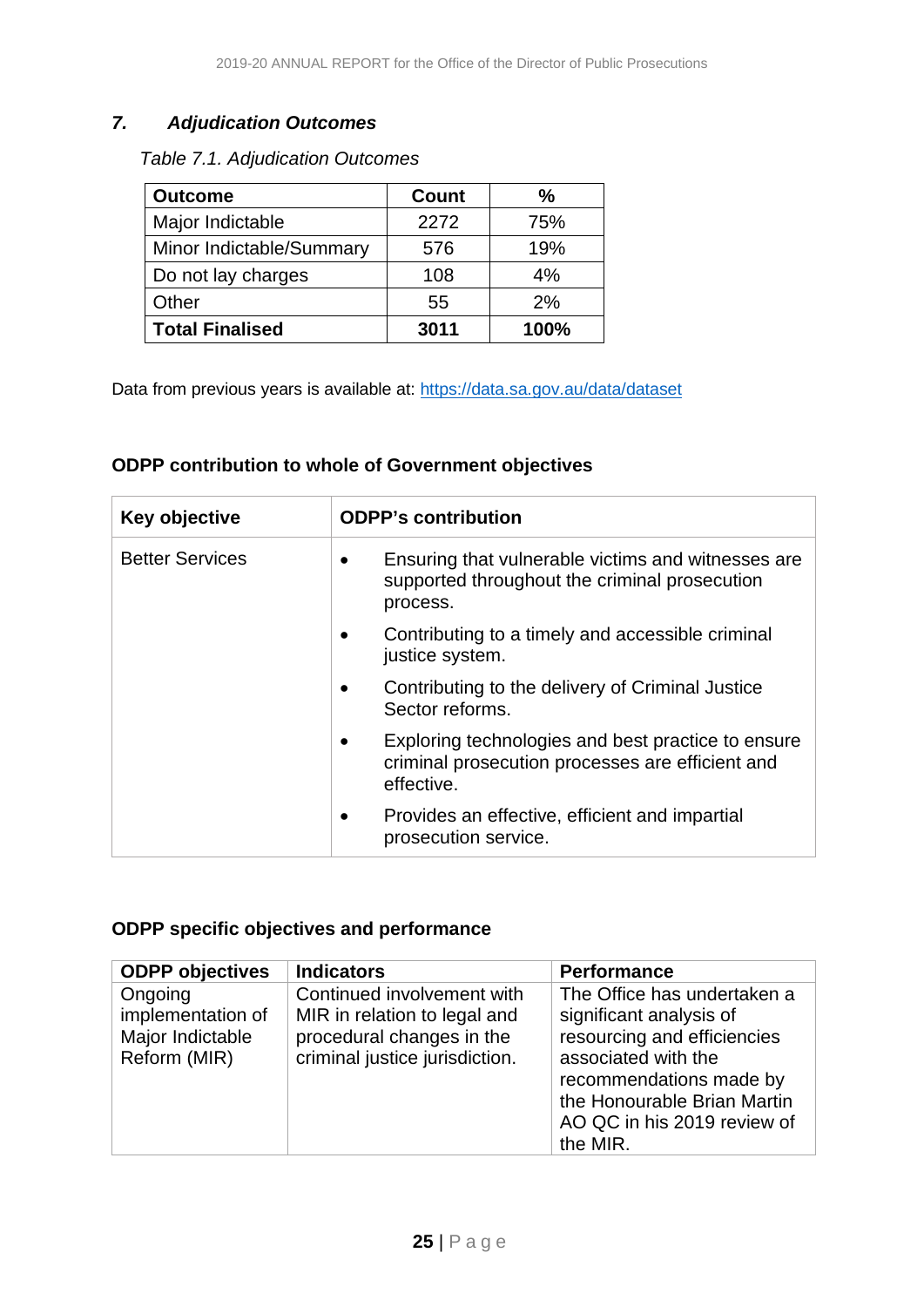| <b>Canine Court</b><br><b>Companion Project</b><br>(CCCP) | Stage 2 of the CCCP involves<br>the introduction of the Canine<br>Court Companion (CCC) into<br>the District and Supreme<br>Court environments with a<br>focus on attendance at<br><b>Vulnerable Witness Suites</b><br>waiting areas. Phase 1 of<br>Stage 2 is a training program<br>which provides the CCC with<br>familiarisation in the new<br>places of work so that he can<br>become familiar with the<br>physical environment. | Stage 2 of the CCCP is<br>currently on hold due to<br>restrictions associated with<br>accessing the court<br>environment during the<br><b>COVID-19 limitations. This</b><br>program will continue in<br>2021.                                                                                                                                                                                                                                                                                                                                         |
|-----------------------------------------------------------|--------------------------------------------------------------------------------------------------------------------------------------------------------------------------------------------------------------------------------------------------------------------------------------------------------------------------------------------------------------------------------------------------------------------------------------|-------------------------------------------------------------------------------------------------------------------------------------------------------------------------------------------------------------------------------------------------------------------------------------------------------------------------------------------------------------------------------------------------------------------------------------------------------------------------------------------------------------------------------------------------------|
| <b>Business models</b>                                    | The development of business<br>models utilising data science<br>to better understand, predict,<br>measure and optimise ODPP<br>work effort and resource<br>management.                                                                                                                                                                                                                                                               | The ODPP commenced a<br>project in May 2020 in<br>conjunction with Capgemini<br>to develop a computer-<br>generated complexity rating<br>for prosecution files. The<br><b>Case Complexity Model</b><br>(CCM) creates an objective<br>efficiency tool for the Office to<br>manage workloads, allocate<br>resources and assist in the<br>professional development of<br>staff.                                                                                                                                                                          |
| <b>Internal Reviews</b>                                   | As part of best practice<br>conduct regular reviews of<br>business processes to ensure<br>currency and efficiency.                                                                                                                                                                                                                                                                                                                   | During 2019-20, the Office<br>initiated reviews of two key<br>internal functions including:<br>The practices and<br>processes of the<br><b>Vulnerable Witness</b><br>Team and where<br>relevant, enhancing<br>our alignment with the<br>recommendations of<br>the Royal Commission<br>into Institutional<br><b>Responses to Child</b><br>Sexual Abuse.<br><b>The Brief Assessment</b><br>Team (BAT) which<br>was established as<br>part of the new<br>processes arising from<br>the implementation of<br>MIR. The BAT review<br>sought to ensure that |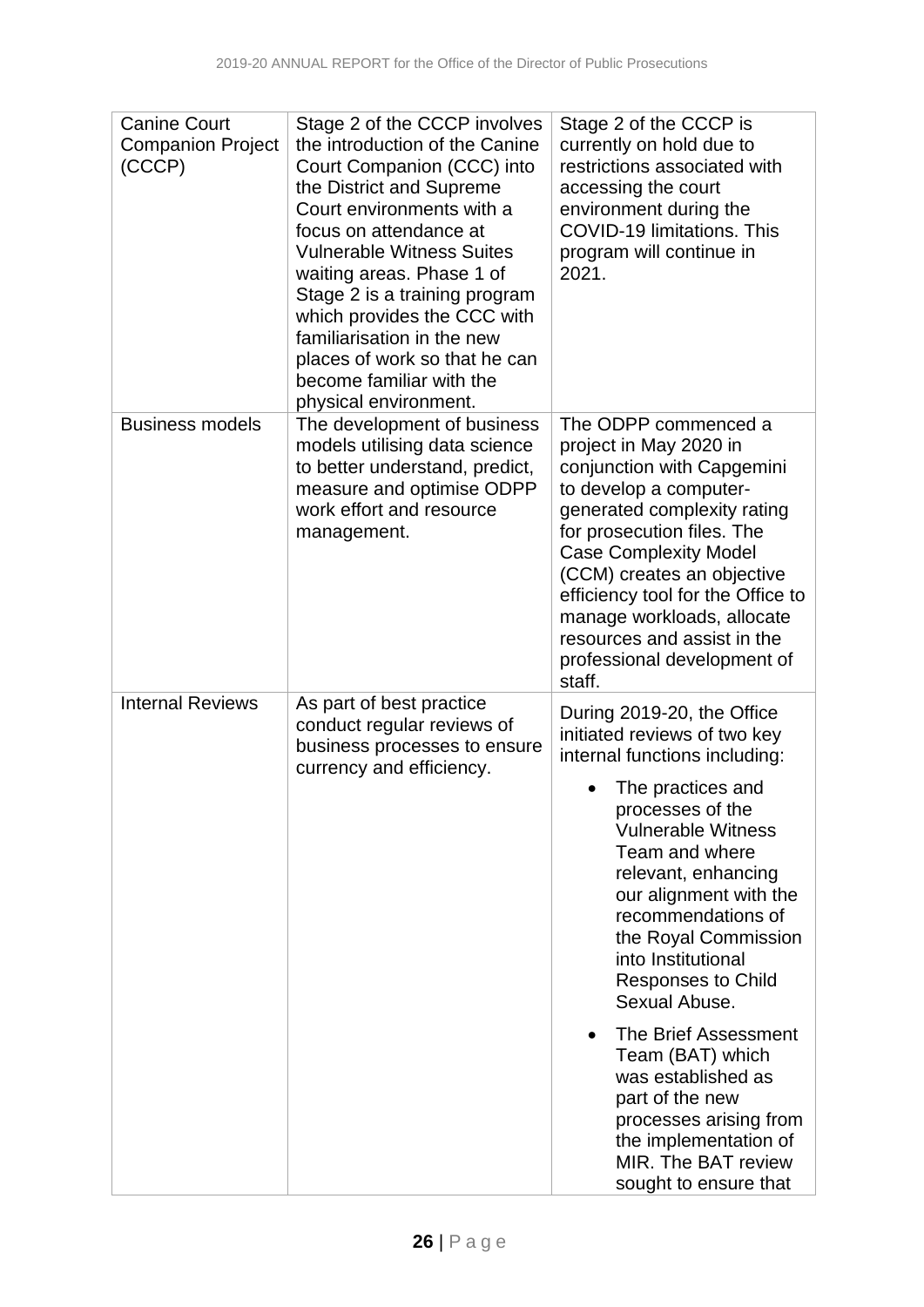|                                                |                                                                                                                                                            | the new processes<br>were efficient and<br>effective.<br>Both internal reviews will be<br>finalised in 2021.                                                                                                                                                                                                                                                                                                                                                                                                                                                                                                                                                                                           |
|------------------------------------------------|------------------------------------------------------------------------------------------------------------------------------------------------------------|--------------------------------------------------------------------------------------------------------------------------------------------------------------------------------------------------------------------------------------------------------------------------------------------------------------------------------------------------------------------------------------------------------------------------------------------------------------------------------------------------------------------------------------------------------------------------------------------------------------------------------------------------------------------------------------------------------|
| COVID-19<br>response                           | Management of the ODPP<br>workforce during the COVID-<br>19 environment to ensure<br>efficiencies of resourcing and<br>wellbeing of staff.                 | From March 2020, the ODPP<br>implemented a program<br>which facilitated the<br>maximum availability for work<br>from home opportunities for<br>legal staff. The decreasing<br>occurrence of jury trials<br>during this period lead to the<br>ability of the Office to provide<br>resources to alternative<br>government agencies to<br>assist with COVID-19 related<br>workforce shortages.<br>Examples include providing<br>legal assistance to SAPOL<br>and the outposting of several<br>senior prosecutors to the<br>Coroner's Office,<br>administrative staff to<br><b>Forensic Science South</b><br>Australia, and a number of<br>trained social workers to the<br>Office of the Public Advocate. |
| Aboriginal Liaison<br>Officer (ALO)<br>Project | To provide an enhanced level<br>of support for the<br>engagement of Aboriginal<br>victims and witnesses<br>throughout the criminal<br>prosecution process. | In late-2019, the Office<br>implemented a pilot program<br>to utilise existing Aboriginal<br>staff to provide support to<br>Aboriginal victims and<br>witnesses during the trial<br>process.                                                                                                                                                                                                                                                                                                                                                                                                                                                                                                           |
|                                                |                                                                                                                                                            | This program commenced in<br>February 2020 with feedback<br>from both staff and the victim<br>involved being very positive.<br>Unfortunately, this program<br>has been put on hold during<br>the COVID-19 environment<br>but is expected to resume in<br>2021.                                                                                                                                                                                                                                                                                                                                                                                                                                         |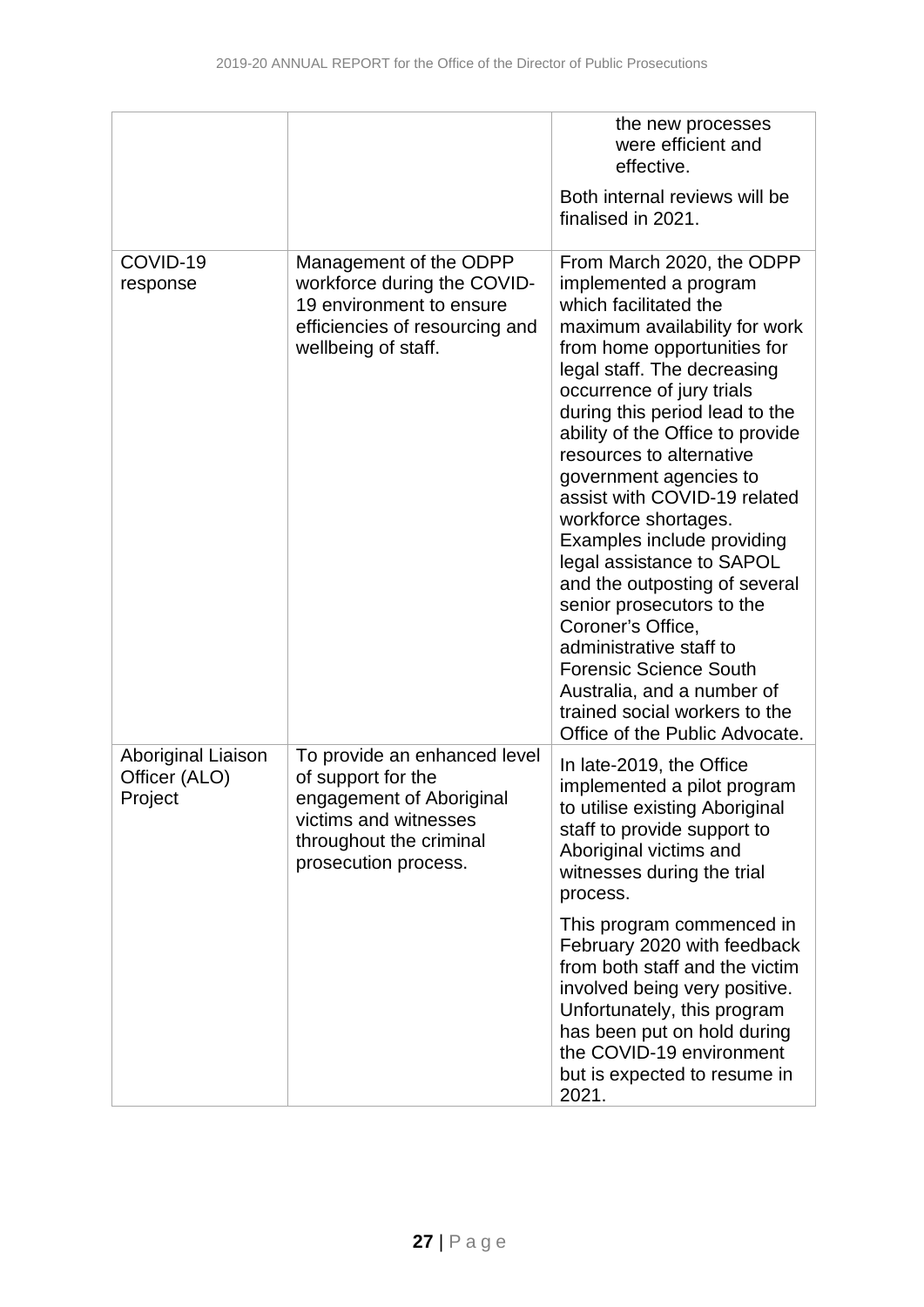#### <span id="page-27-0"></span>**General Compliance**

Reporting on the following aspects of the ODPP is contained within the Attorney-General's Department 2019-20 Annual Report:

- Corporate performance summary
- Employment opportunity programs
- ODPP performance management and development systems
- Work, health, safety and return to work programs
- Executive employment in the ODPP
- Financial performance of the ODPP
- Consultants
- Contractors
- Risk management
- Public complaints, compliments and feedback

#### <span id="page-27-1"></span>**Other financial information**

In relation to Criminal Assets Confiscations, the following data is provided:

| <b>Criminal Assets Confiscations</b>     | 2019-20        |
|------------------------------------------|----------------|
| <b>Briefs Received</b>                   | 224            |
| <b>Briefs Finalised</b>                  | 216            |
| Deposited to Victims of Crime Fund       | \$4,102,132.29 |
| Deposited to Justice Rehabilitation Fund | \$45,835.00    |

Data from previous years is available at:<https://data.sa.gov.au/data/dataset>

In relation to briefing out of trials to the private bar by the ODPP, the following financial data is provided:

| Briefing out of trials to private bar | 2019-20       |
|---------------------------------------|---------------|
| <b>Number of Matters</b>              | 62            |
| <b>Total Cost</b>                     | \$460, 903.00 |

Data from previous years is available at:<https://data.sa.gov.au/data/dataset>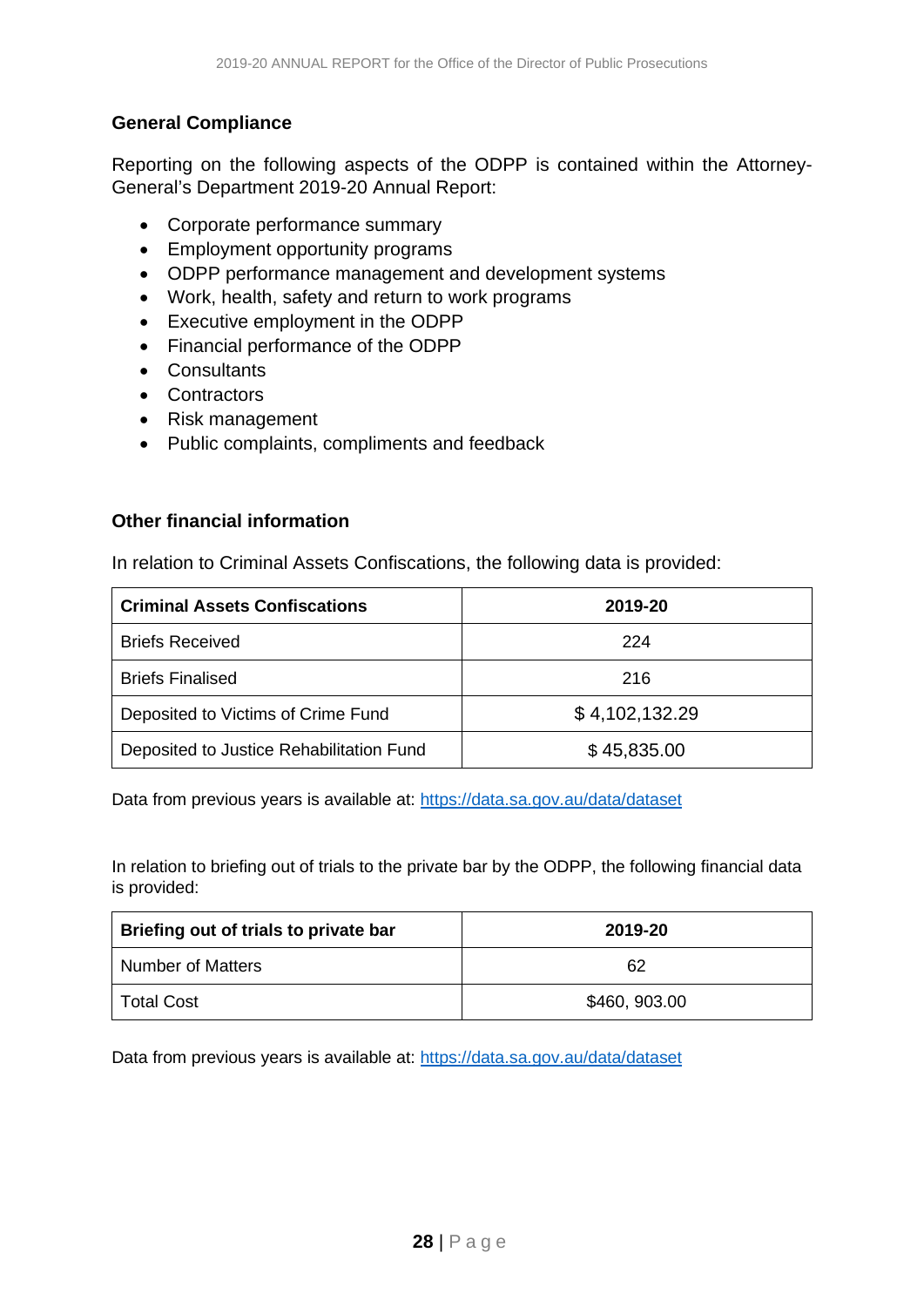## <span id="page-28-0"></span>**Reporting required under any other act or regulation**

| <b>Act or Regulation</b>     | <b>Requirement</b>                                                                                                                                                                       |
|------------------------------|------------------------------------------------------------------------------------------------------------------------------------------------------------------------------------------|
| <b>Director of Public</b>    | Section 9(2)                                                                                                                                                                             |
| <b>Prosecutions Act 1991</b> | The Attorney-General may, after consultation with the<br>Director, give directions and furnish guidelines to the<br>Director in relation to the carrying out of his or her<br>functions. |
|                              | Section 11(1)                                                                                                                                                                            |
|                              | The Director may give directions or furnish guidelines<br>to the Commissioner of Police or other persons<br>investigating, or prosecuting, offences on behalf of the<br>Crown.           |
|                              | Section 11(2)                                                                                                                                                                            |
|                              | Any such directions or guidelines must be published in<br>the Annual Report.                                                                                                             |

There were no directions or guidelines given by the Attorney-General to the Director of Public Prosecutions pursuant to section 9 of the *Director of Public Prosecutions Act 1991* during the 2019-20 financial year.

There were no directions issued to the Commissioner of Police by the Director of Public Prosecutions pursuant to section 11 of the *Director of Public Prosecutions Act 1991* during the 2019-20 financial year.

| <b>Act or Regulation</b>                         | <b>Requirement</b>                                                                                                                                                                                                                                           |
|--------------------------------------------------|--------------------------------------------------------------------------------------------------------------------------------------------------------------------------------------------------------------------------------------------------------------|
| <b>Criminal Assets</b><br>Confiscations Act 2005 | Section 229A(1)                                                                                                                                                                                                                                              |
|                                                  | The Attorney-General has an obligation to report on<br>the operation of the amendments enacted by the<br><b>Criminal Assets Confiscation (Prescribed Drug</b><br>Offenders) Amendment Act 2016 during the financial<br>year ending on the preceding 30 June. |
|                                                  | Section 229A(2)                                                                                                                                                                                                                                              |
|                                                  | A report under this section must include the following<br>information for the financial year to which the report<br>relates:                                                                                                                                 |
|                                                  | a) the number of persons who became prescribed<br>drug offenders during that period;                                                                                                                                                                         |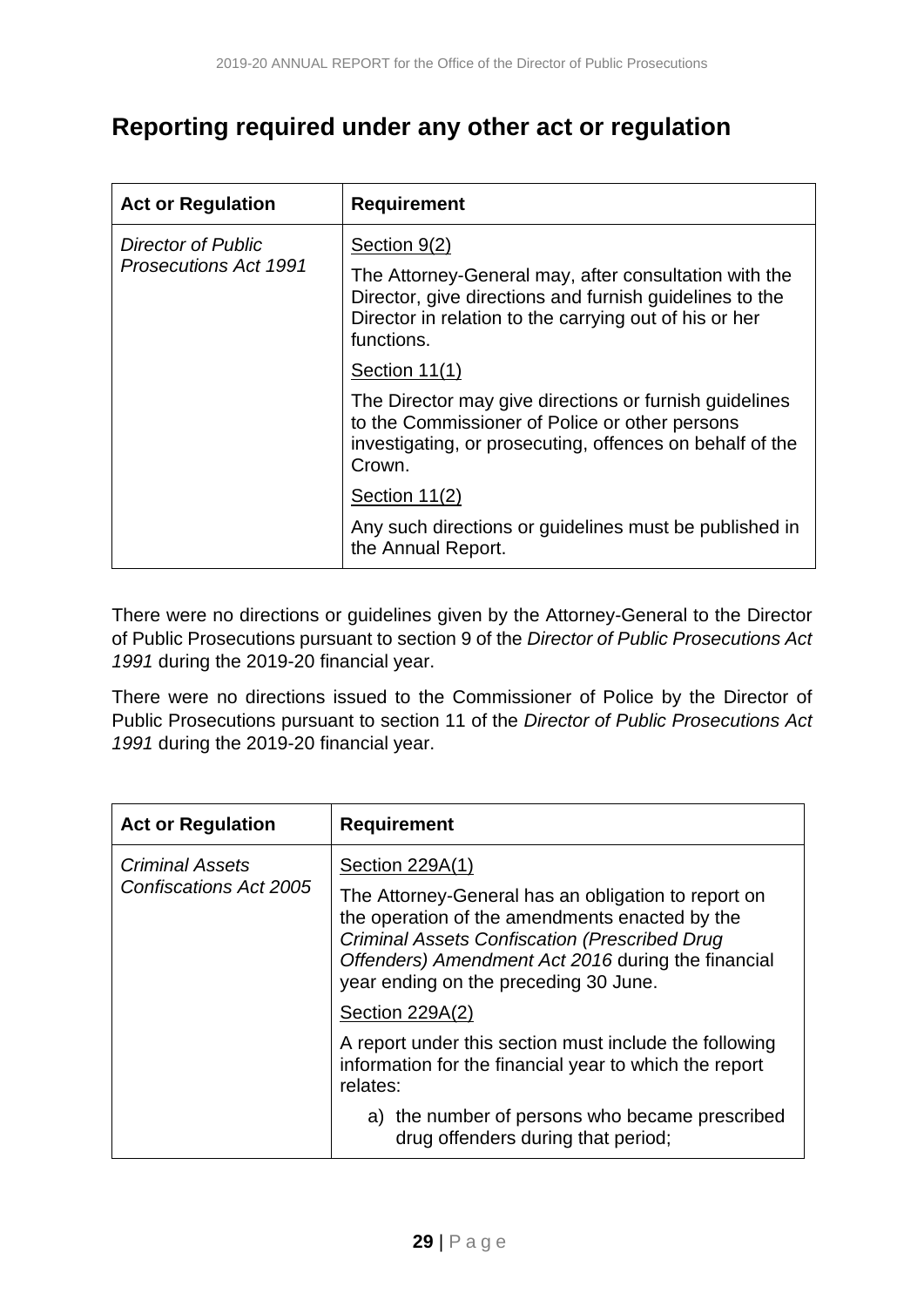| <b>Act or Regulation</b> | <b>Requirement</b>                                                                                                                                                                                                     |
|--------------------------|------------------------------------------------------------------------------------------------------------------------------------------------------------------------------------------------------------------------|
|                          | b) the number of restraining orders made during<br>that period in relation to persons who, if<br>convicted of the serious offence to which the<br>restraining order relates, will become prescribed<br>drug offenders; |
|                          | details of property forfeited under this Act during<br>C)<br>that period that was owned by or subject to the<br>effective control of a prescribed drug offender<br>on the conviction day for the conviction offence.   |

During the 2019-20 financial year, in relation to:

#### Section 229A (2) (a)

There were 4[1](#page-29-0)<sup>1</sup> persons who became prescribed drug offenders.

#### Section 229A (2) (b)

There were 10<sup>[2](#page-29-1)</sup> restraining orders made in relation to persons who, if convicted of the serious offence to which the restraining order relates, will become prescribed drug offenders.

#### Section 229A (2) (c)

In 2019-20, the following property was (deemed) forfeited:

- The defendant's interest in 11 real properties
- 13 vehicles (which may include the defendant's interest in a vehicle, where the defendant's interest is not the sole interest)
- \$691,368.13 in cash
- 8 firearms

This information relates to property that was 'deemed forfeited' to the Crown, including some of which is still subject to on-going applications made by defendants under s 59A for the court to exclude a portion thereof, based on cooperation with police. The potential granting of any exclusion of such property (and if so, to what extent), obviously cannot be accounted for in this report.

<span id="page-29-0"></span><sup>1</sup> One defendant became a prescribed drug offender twice during 2019-20 but has only been counted once.

<span id="page-29-1"></span><sup>&</sup>lt;sup>2</sup> Three restraining orders involved two defendants each. This has been counted as three restraining orders.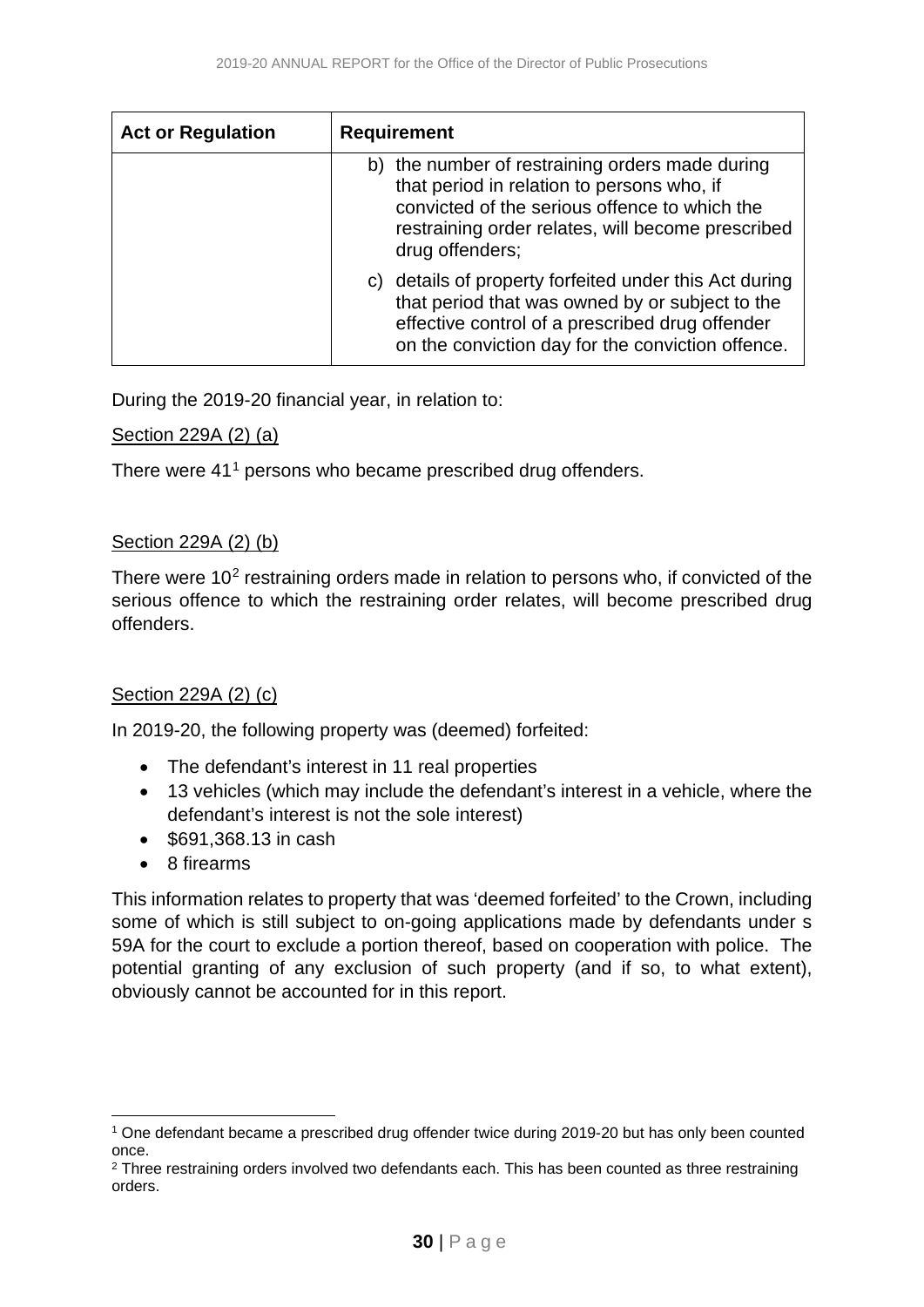### <span id="page-30-0"></span>**Reporting required under the** *Carers' Recognition Act* **2005**

Nil to report.